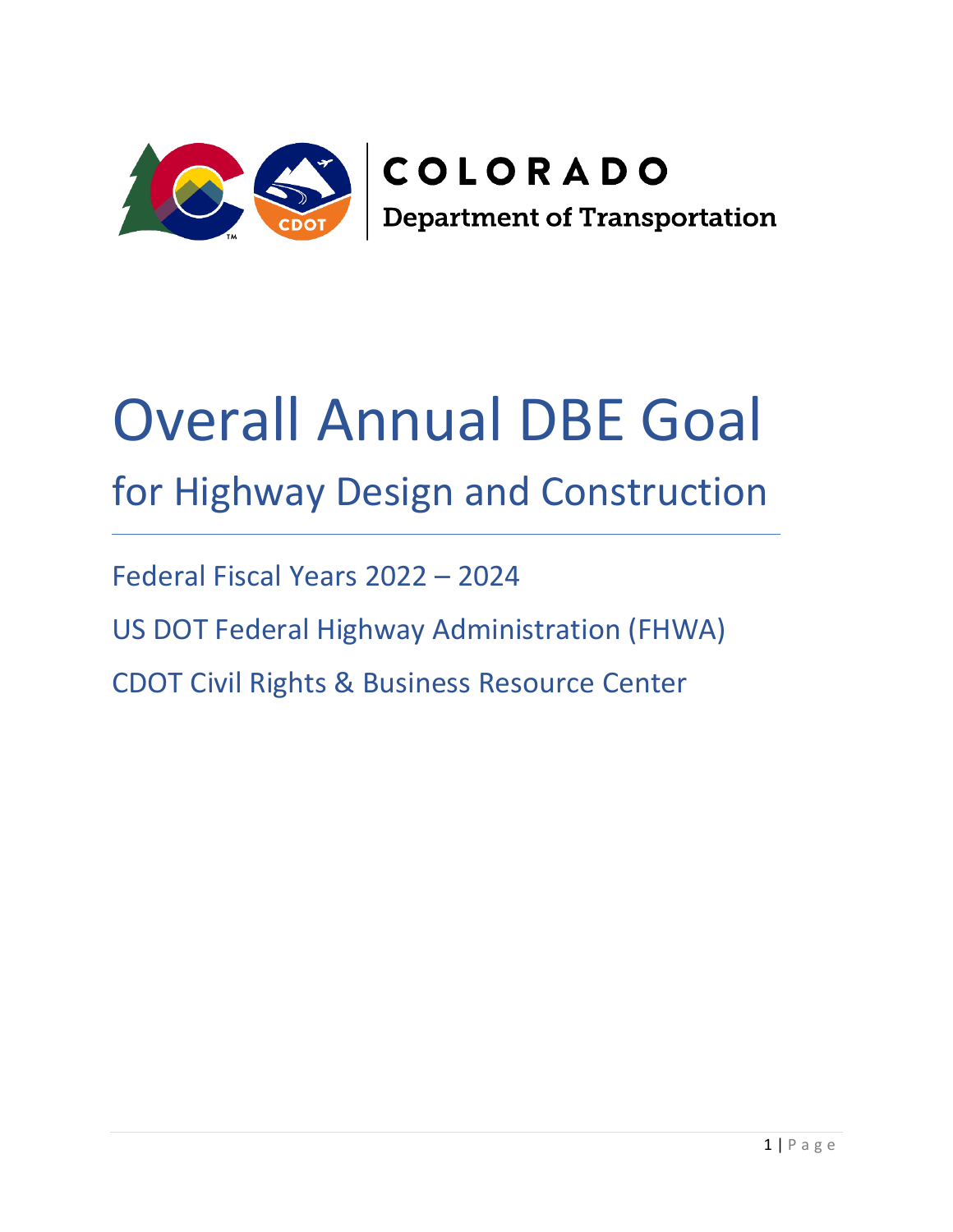# Table of Contents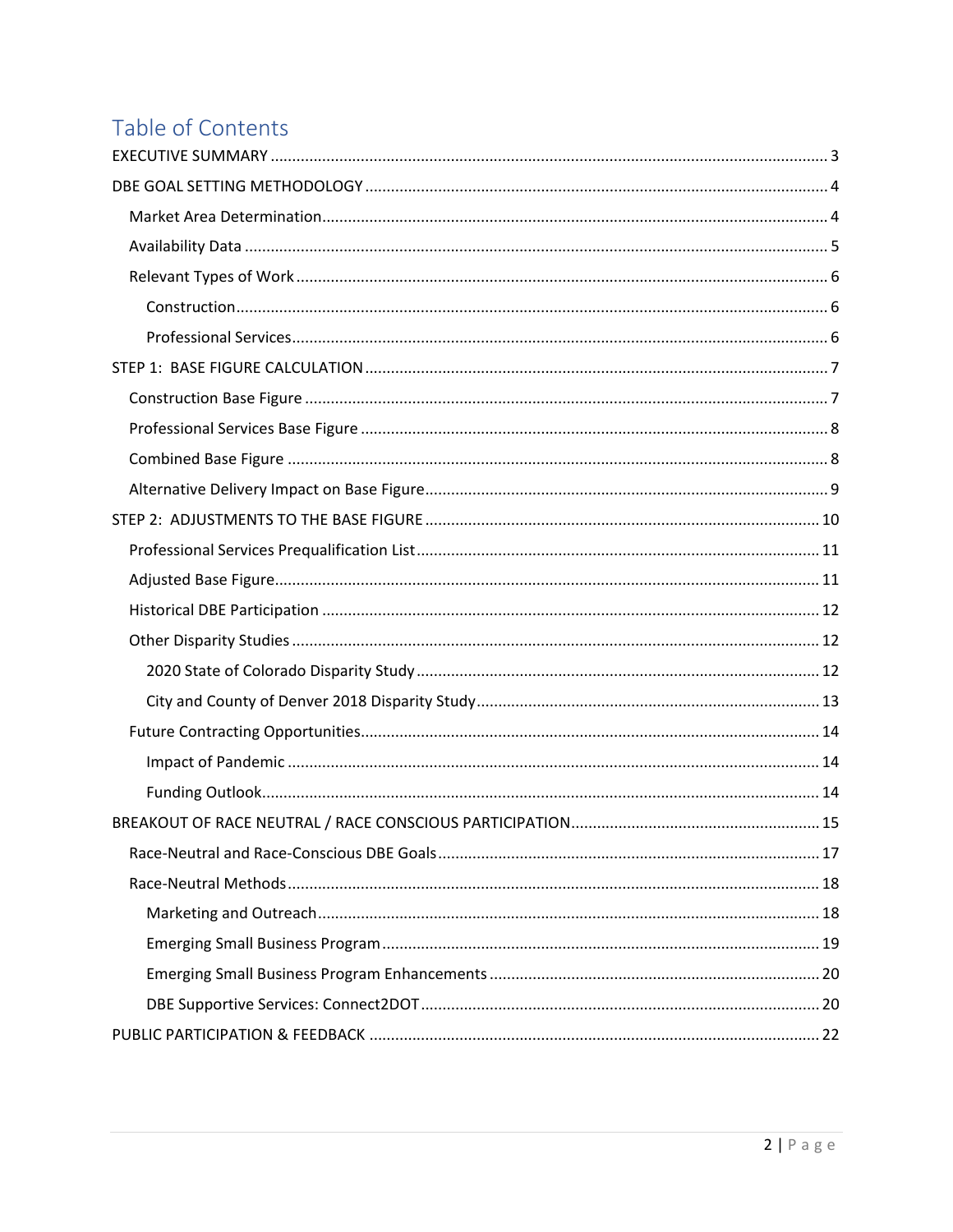# <span id="page-2-0"></span>EXECUTIVE SUMMARY

This document explains the methodology used by the Colorado Department of Transportation (CDOT) to establish its three-year (FFY 2022-2024) overall annual Disadvantaged Business Enterprise (DBE) goal for contracts that contain funding assistance from the U.S. Department of Transportation (USDOT) Federal Highway Administration (FHWA). Determination of the goal includes identifying a base figure for the relative availability of DBEs based on demonstrable evidence of the availability of ready, willing, and able DBEs as compared to the availability of all businesses participating on federally-funded DOTassisted contracts.

In accordance with 49 CFR 26.45, CDOT's goal methodology consists of two steps:

- 1. Establishing the base figure for the relative availability of DBEs.
- 2. Adjusting to the base figure as a result of available data.

To establish the base figure and determine the relative availability of DBEs to perform work on CDOT projects, CDOT evaluated the;

- Relevant market area for contractor participation,
- Potential contracting opportunities in construction, professional services, and alternative delivery (design-build, CM/GC),
- Availability and ability of DBE certified firms to participate on those potential contracts,
- Anecdotal evidence gathered from other disparity studies and through association meetings and a public comment period.

This resulted in a base figure of 9.82% of DBE participation annually over the next three fiscal years. CDOT then considered all available evidence to determine whether adjustments should be made to the base figure calculation. Based upon an evaluation of market conditions and the availability of CDOT prequalified professional services firms, CDOT made an adjustment that modified the **overall DBE annual goal to 11.89%**. Additional factors were considered including historical DBE participation, other disparity studies, the impact of the pandemic, projected future funding, and capacity. This analysis did not warrant further adjustments to the goal.

CDOT also considered what percentage of the goal can be obtained through race-neutral means. CDOT has a robust small business support services program called Connect2DOT that has been implemented statewide to assist in developing ready, willing, and able DBE firms. CDOT also has an Emerging Small Business (ESB) Program designed specifically to assist CDOT in increasing race-neutral participation on its contracts. New ESB program enhancements are currently in development which are expected to increase race-neutral DBE participation over the next three fiscal years. By taking into consideration these efforts along with an analysis of historical race-neutral participation, CDOT is proposing a split of **4.33% race-neutral and 7.56% race-conscious participation**.

CDOT is committed to monitoring DBE participation for federal-aid highway design and construction projects to ensure the overall goal is being met. DBE achievements will be evaluated annually to determine whether market conditions warrant adjustments to the overall DBE goal, or individual raceconscious and race-neutral components.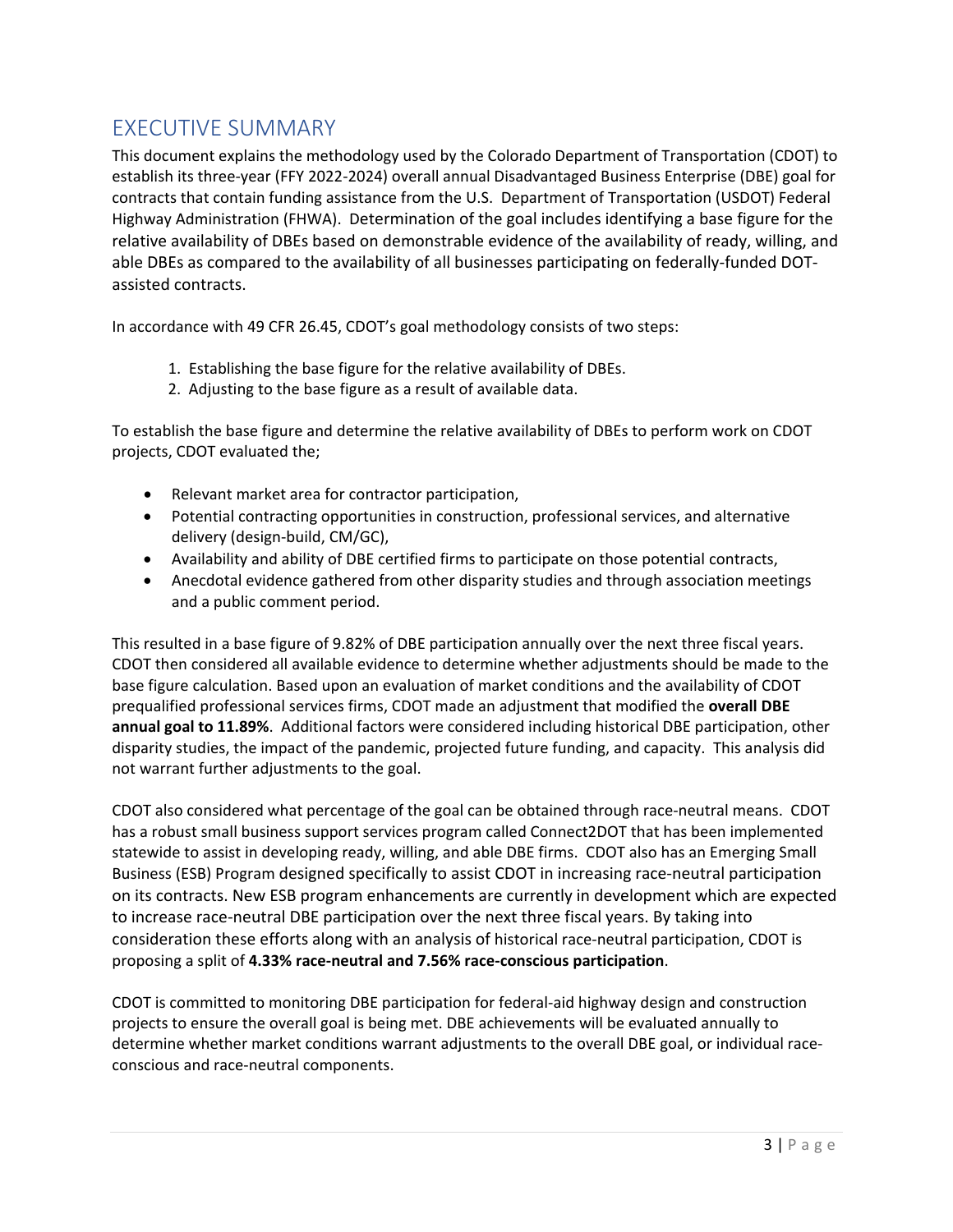# <span id="page-3-0"></span>DBE GOAL SETTING METHODOLOGY

The methodology described in *49 CFR 26.45(c) (1)* was used to determine the base figure for the relative availability of DBEs. This is based on demonstrable evidence of the availability of ready, willing, and able DBEs as compared to the availability of all businesses in the relevant market area to participate on federally-funded DOT-assisted contracts.

## <span id="page-3-1"></span>Market Area Determination

The first step in establishing the DBE goal is to determine the relevant market area for the analysis. This is the geographic area where the majority of CDOT contractors are located and where a majority of contracting dollars are spent.

Historical contracting data for the past three fiscal years (FFY 2018-2020) shows that a total of 1,349 prime and subcontractors worked on CDOT contracts. Of those, 1,175 (87%) were located in Colorado and 174 (13%) were located out-of-state.



Table 1 below shows that the majority of CDOT dollars and contracts in the past three fiscal years were awarded to firms headquartered in the state of Colorado. Nearly 89% of prime contracts and more than 92% of subcontracts were awarded to Colorado-based firms. Considering the percent of contracts awarded to Colorado firms, CDOT determined the state of Colorado as the market area.

#### **Table 1: Contracts Awarded to Colorado Firms FFY 2018-2020, Excluding Design-Build**

| <b>Prime Contracts</b>        | <b>Colorado Firms</b> | <b>Subcontracts</b>           | <b>Colorado Firms</b> |
|-------------------------------|-----------------------|-------------------------------|-----------------------|
| <b>Total Dollars</b>          | \$1,417,286,433       | <b>Total Dollars</b>          | \$672,893,705         |
| Percent of All Dollars        | 88.84%                | Percent of All Dollars        | 92.71%                |
| Percent of All Contracts      | 89.25%                | Percent of All Subcontracts   | 91.57%                |
| Percent of All Firms Utilized | 84.69%                | Percent of All Firms Utilized | 86.21%                |
|                               |                       |                               |                       |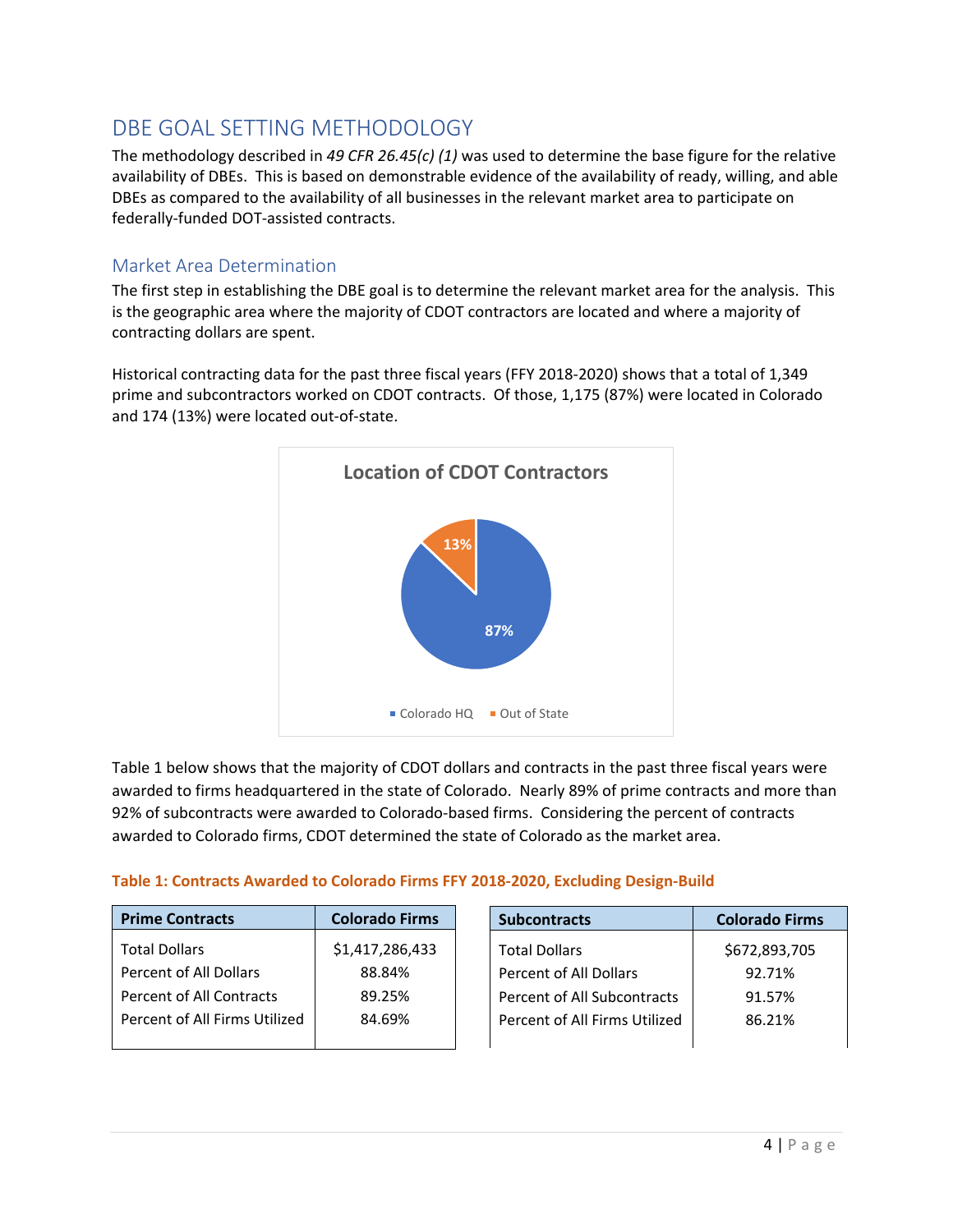## <span id="page-4-0"></span>Availability Data

After determining the relevant market area, CDOT analyzed the relative availability of DBEs in Colorado using the process suggested in *49 CFR 26.45(c)(3), Use data from a disparity study.* CDOT first looked at the 2020 State of Colorado Disparity Study<sup>[1](#page-4-1)</sup> conducted by Keen Independent Research. The study analyzed whether there is a level playing field for Historically Underutilized Businesses (HUBs) in the Colorado marketplace. It examined conditions in the construction, A&E, professional services, brokerage and investment, goods and other services industries and encompassed state-funded contracts between July 1, 2014 and June 30, 2018 for each department of state government.

Although CDOT participated, the study cast a wide net across all agencies and all categories of contracting with the State of Colorado. It was not primarily focused on highway construction and construction-related professional services. It also only included CDOT contracts that were fully statefunded which are not necessarily representative of federal-assisted contracts. After a thorough analysis of the study, CDOT determined the data was not granular enough to be used for the availability of DBEs for CDOT contracts. For example, the study determined there were a total of 20 DBEs with a primary NAICS relevant to highway construction and professional services. CDOT's analysis of the UCP DBE Directory found 732 DBEs with these primary NAICS. Although they may not all be "ready, willing, and able," CDOT determined that this represents a more accurate count of DBEs available to participate on CDOT contracts.

As a result, CDOT used the statewide UCP DBE Directory to identify DBE certified firms in highway construction and construction-related professional services in accordance with the process suggested in 49 CFR 26.45(c)(1), Use of DBE Directories and Census Bureau data. The DBE Directory includes Colorado-based firms, as well as out-of-state firms that are certified as a DBE in Colorado. As suggested by Section E of the *Tips for Goal Setting*, to ensure an "apples to apples" comparison with Census data, only DBE firms with their principal place of business in the state of Colorado were included in the calculation. As of March 24, 2021, there were 1,702 firms listed on the DBE directory and 1,362 with headquarters in Colorado. A total of 732 of those DBE firms have a primary NAICS related to CDOT contracting.

CDOT also used data from the U.S. Census Bureau 2*019 County Business Patterns (CPB)* as of April 23, 2021 to identify the total number of Colorado-based firms available in relevant primary NAICS. CBP is an annual data series that provides subnational economic data by industry and contains the most complete, current, and consistent data for business establishments. In order to compare DBE firms with Census data compiled by primary NAICS, CDOT conducted an analysis of the primary type of work performed by Colorado-based DBEs. When making a certification determination, the Colorado UCP does not identify the primary NAICS of the firm. For the availability analysis, CDOT assigned a primary NAICS to each firm using the following information:

- NAICS codes assigned to the firm by the Colorado UCP
- Primary NAICS assigned to the firm for the past DBE methodology
- CDOT Vendor Directory self-registered primary NAICS code
- U.S. Small Business Administration Dynamic Small Business Search
- Knowledge of the firm's products/services and information from the company's website and public online directories

<span id="page-4-1"></span><sup>1</sup> 2020 State of Colorado Disparity Study: https://osc.colorado.gov/spco/state-of-colorado-disparity-study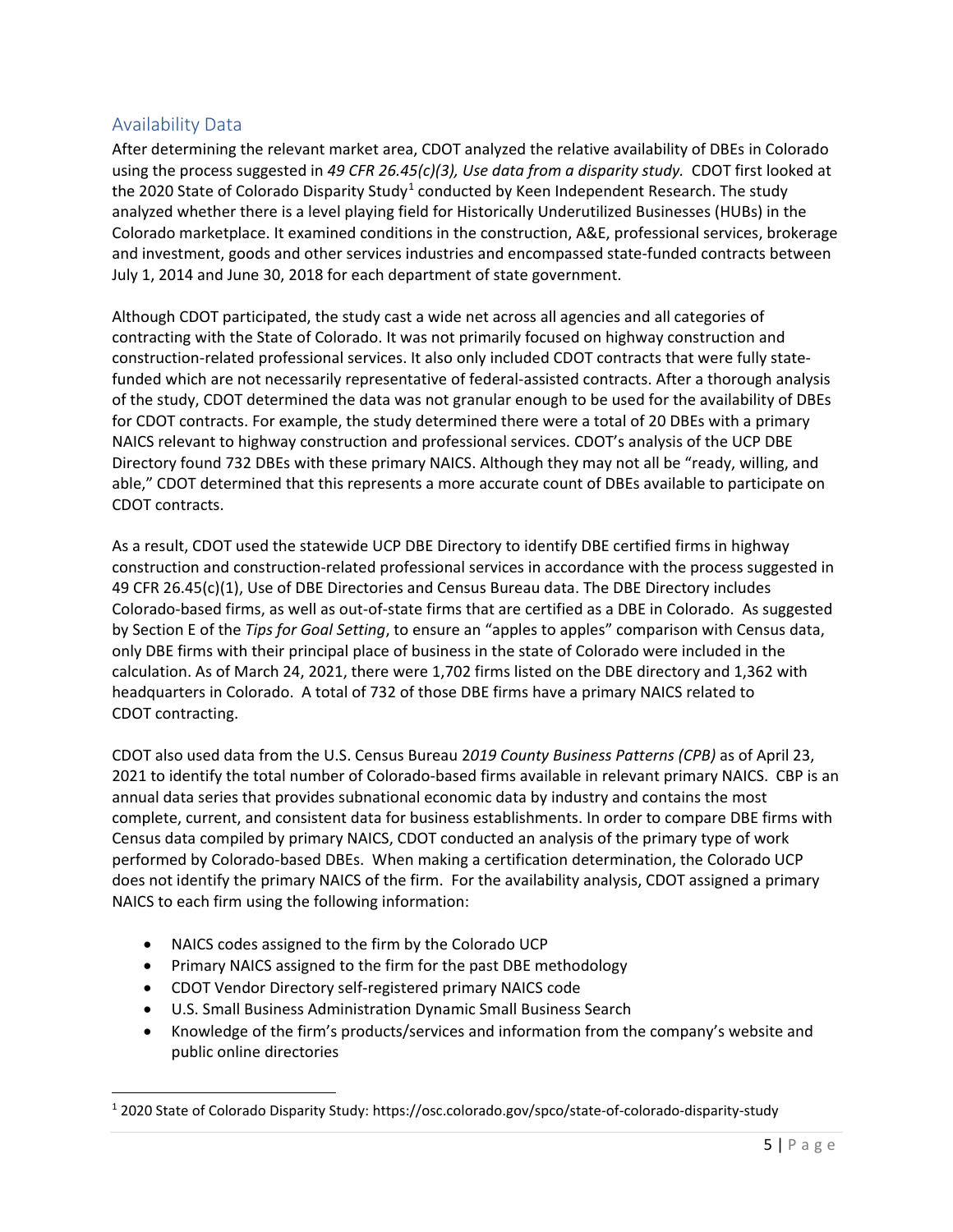## <span id="page-5-0"></span>Relevant Types of Work

To begin the base figure calculation, CDOT first sought to determine potential contracting opportunities for the next three federal fiscal years. Based upon an evaluation of the CDOT FY 2022- 2025 Statewide Transportation Improvement Program (STIP) draft report, CDOT anticipates the type of work over the next three years will be similar in nature to the past three years. CDOT also compared the weighted dollar amounts used for the previous Goal Setting Methodology (FFY 2015- 2017) to the contracting data used for this analysis (FFY 2018-2020) and determined that the values were very similar. This adds credence to using past contracting data as an accurate representation of future contracting opportunities.

## <span id="page-5-1"></span>**Construction**

For construction contracts, CDOT assigned a NAICS code to individual bid items from all contracts awarded over the past three fiscal years, excluding Alternative Delivery projects which are included in the next section. This was done so the types of work contracted by CDOT could be correlated to the primary services provided by firms in the market area. It was also done so bid items could be grouped and weighted based upon how much was contracted in those NAICS as compared to the total contracted amount.

The total amount of construction dollars awarded during FFY 2018-2020 was \$1,595,357,421. However, CDOT identified one contract for \$3,096,156 for polystyrene foam that was used for an emergency bridge repair project. This type of contract is not likely to occur again in the next three fiscal years so it was excluded from the calculation. The remaining total for construction was \$1,592,261,266 which equates to 78.23% of total awarded dollars.

#### <span id="page-5-2"></span>Professional Services

CDOT does not have the ability to track spending at the same level of detail for professional services contracts that it does for construction. Therefore, CDOT reviewed award information and project descriptions for professional services contracts and task orders during FFY 2018-2020 to identify the types of work that are most often utilized. Again, this excluded Alternative Delivery contracts. The total amount awarded was \$443,054,820 or 21.77% of the total.

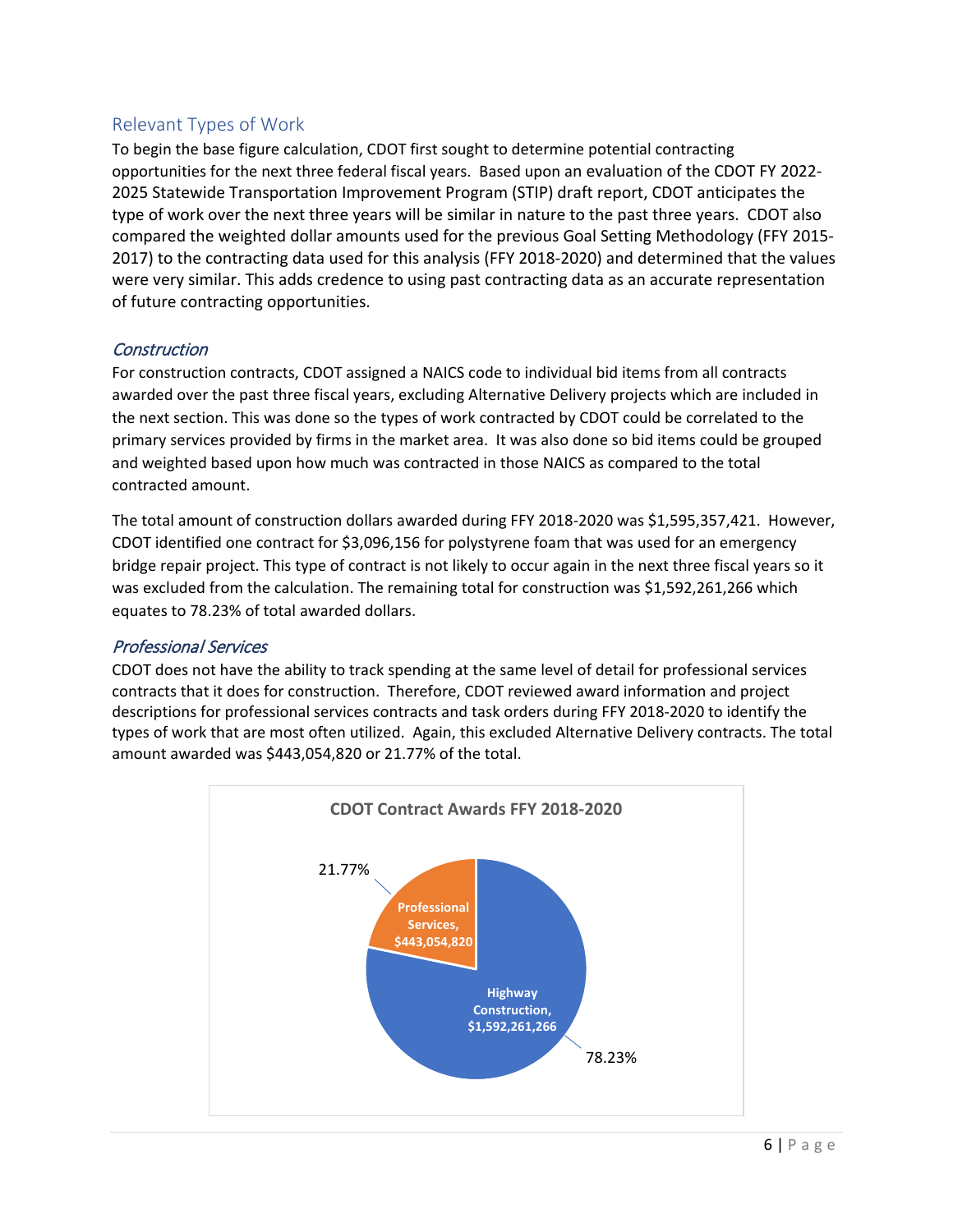# <span id="page-6-0"></span>STEP 1: BASE FIGURE CALCULATION

In accordance with Section F of the *USDOT Tips for Goal Setting*, CDOT conducted a weighted calculation of the opportunities in construction and professional services. The following formula was used to determine the relative availability of DBE firms and the base figure for DBE participation.

DBE Firms ÷ All Available Firms = **Relative Availability**

Relative Availability x Weight **= Base Figure**

#### <span id="page-6-1"></span>Construction Base Figure

Using data from the Census, UCP DBE Directory, and construction bid item totals for FFY 2018-2020, CDOT calculated the relative availability of DBE firms to perform work in NAICS relevant to construction contracts. Table 2 shows the base figure for construction contracts weighted by the percent of contracting dollars spent by NAICS.

| <b>NAICS</b> | <b>Description (abbreviated)</b>    | <b>All CO</b><br><b>Firms</b> | <b>CO DBE</b><br><b>Firms</b> | <b>Relative</b><br><b>Availability</b> | FFY 2018 -<br><b>2020 Total</b> | Weight | <b>Base</b> |
|--------------|-------------------------------------|-------------------------------|-------------------------------|----------------------------------------|---------------------------------|--------|-------------|
| 212321       | Sand and Gravel Mining              | 49                            | 0                             | 0.00%                                  | \$2,100,970                     | 0.13%  | 0.00000     |
| 236220       | <b>Building Construction</b>        | 800                           | 29                            | 3.63%                                  | \$354,558                       | 0.02%  | 0.00001     |
| 237110       | Water and Sewer Line                | 281                           | 11                            | 3.91%                                  | \$29,427,534                    | 1.85%  | 0.00072     |
| 237310       | Highway/Street/Bridge Const.        | 225                           | 41                            | 18.22%                                 | \$749,019,203                   | 47.04% | 0.08572     |
| 237990       | Other Civil Eng. Const.             | 71                            | 6                             | 8.45%                                  | \$34,648,844                    | 2.18%  | 0.00184     |
| 238110       | <b>Concrete and Structures</b>      | 577                           | 15                            | 2.60%                                  | \$1,301,673                     | 0.08%  | 0.00002     |
| 238120       | <b>Structural Steel and Precast</b> | 109                           | 11                            | 10.09%                                 | \$97,188,008                    | 6.10%  | 0.00616     |
| 238140       | <b>Masonry Contractors</b>          | 460                           | 8                             | 1.74%                                  | \$379,863                       | 0.02%  | 0.00000     |
| 238190       | <b>Welding Contractors</b>          | 202                           | 9                             | 4.46%                                  | \$2,542,133                     | 0.16%  | 0.00007     |
| 238210       | <b>Electrical Contractors</b>       | 2006                          | 37                            | 1.84%                                  | \$107,295,258                   | 6.74%  | 0.00124     |
| 238320       | Painting and Wall Coverings         | 1031                          | 12                            | 1.16%                                  | \$2,573,852                     | 0.16%  | 0.00002     |
| 238390       | <b>Other Building Finishing</b>     | 198                           | 3                             | 1.52%                                  | \$4,486,908                     | 0.28%  | 0.00004     |
| 238910       | <b>Site Preparation Contractors</b> | 955                           | 26                            | 2.72%                                  | \$132,871,260                   | 8.34%  | 0.00227     |
| 238990       | Asphalt, concrete, fencing          | 873                           | 30                            | 3.44%                                  | \$39,137,466                    | 2.46%  | 0.00084     |
| 324121       | Asphalt manufacturing               | 10                            | 0                             | 0.00%                                  | \$2,339,611                     | 0.15%  | 0.00000     |
| 327320       | Concrete manufacturing              | 112                           | 4                             | 3.57%                                  | \$9,658,807                     | 0.61%  | 0.00022     |
| 339950       | Signs and signboards                | 141                           | 5                             | 3.55%                                  | \$42,397                        | 0.00%  | 0.00000     |
| 484220       | Trucking                            | 713                           | 173                           | 24.26%                                 | \$3,565,710                     | 0.22%  | 0.00054     |
| 488490       | Sweeping                            | 56                            | 3                             | 5.36%                                  | \$3,077,527                     | 0.19%  | 0.00010     |
| 541330       | <b>Engineering Services</b>         | 2380                          | 85                            | 3.57%                                  | \$597,811                       | 0.04%  | 0.00001     |
| 541370       | Surveying                           | 269                           | 12                            | 4.46%                                  | \$14,043,265                    | 0.88%  | 0.00039     |
| 541380       | <b>Material Testing</b>             | 177                           | 13                            | 7.34%                                  | \$3,665,278                     | 0.23%  | 0.00017     |
| 541620       | <b>Environmental Consulting</b>     | 498                           | 35                            | 7.03%                                  | \$1,686,431                     | 0.11%  | 0.00007     |

#### **Table 2. Construction Weighted Availability Calculation**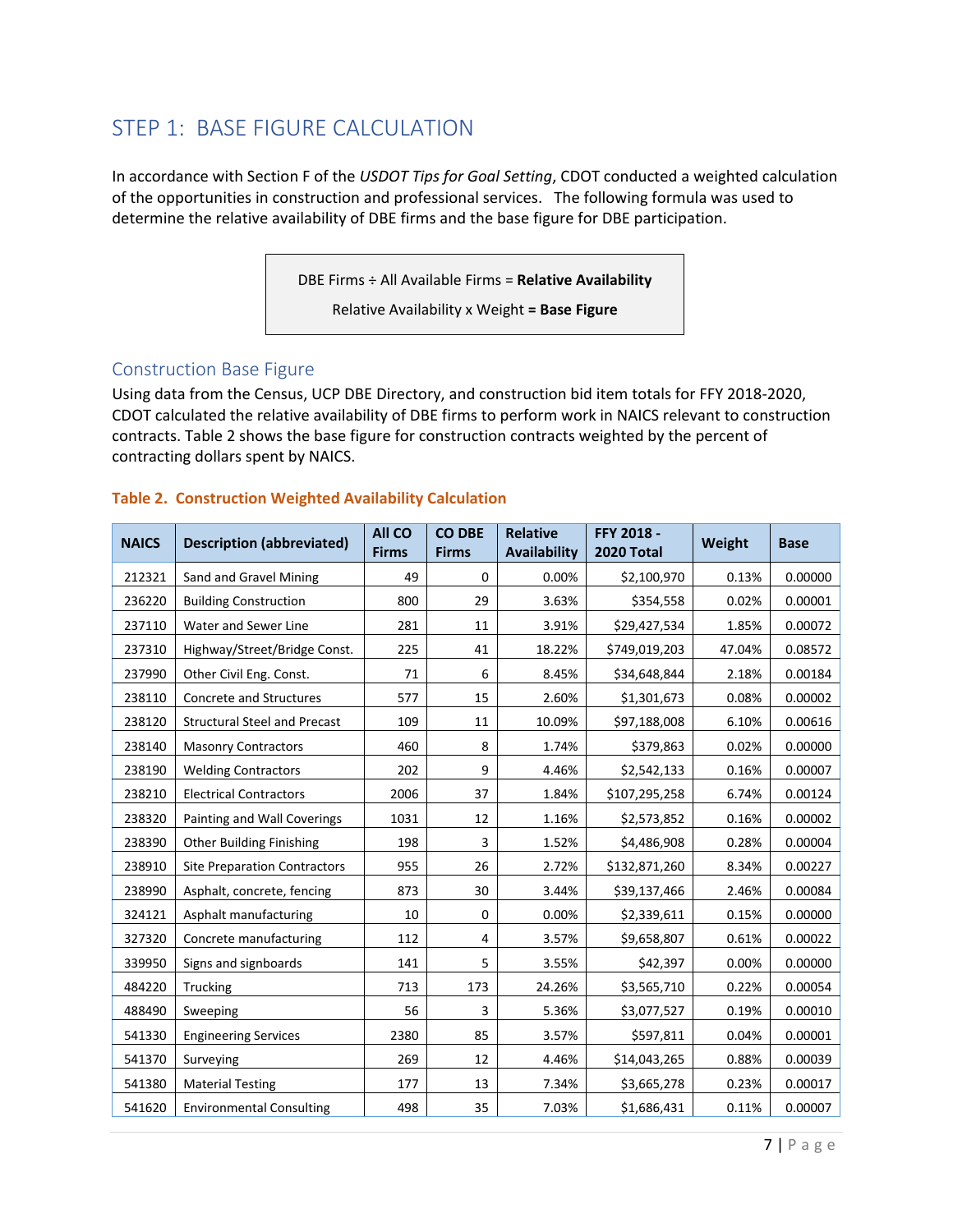| 541690 | <b>Other Scientific Consulting</b> | 983   | 4       | 0.41%  | \$865,286       | 0.05%   | 0.00000 |
|--------|------------------------------------|-------|---------|--------|-----------------|---------|---------|
| 541910 | <b>Public Information</b>          | 388   | 64      | 16.49% | \$4,634,692     | 0.29%   | 0.00048 |
| 561320 | <b>Temporary Staffing</b>          | 788   | 22      | 2.79%  | \$379,361       | 0.02%   | 0.00001 |
| 561730 | <b>Landscaping Services</b>        | 2261  | 19      | 0.84%  | \$56,421,329    | 3.54%   | 0.00030 |
| 561990 | <b>Traffic Control/Utilities</b>   | 255   | 30      | 11.76% | \$138,003,757   | 8.67%   | 0.01020 |
| 562991 | <b>Septic Tank Services</b>        | 74    | 1<br>÷. | 1.35%  | \$1,302,196     | 0.08%   | 0.00001 |
| Misc.  | <b>Miscellaneous</b>               | 0     | 0       | 0      | \$148,650,278   | 9.34%   | 0.00000 |
| Total  |                                    | 16942 | 708*    | 4.18%  | \$1,592,261,266 | 100.00% | 11.15%  |

## <span id="page-7-0"></span>Professional Services Base Figure

Table 3 below shows relative availability of DBE firms with a primary NAICS used for professional services contracts. CDOT does not capture line-item details for these types of contracts but does have general descriptions of prime contracts and subcontracts. CDOT evaluated contracts awarded between FFY 2018-2020 and mapped the general descriptions to NAICS, similar to the process used for construction contracts.

## **Table 3: Professional Services Availability Calculation**

| <b>NAICS</b> | <b>Description (abbreviated)</b> | <b>All CO</b><br><b>Firms</b> | <b>CO DBE</b><br><b>Firms</b> | <b>Relative</b><br><b>Availability</b> | <b>FFY 2018 -</b><br><b>2020 Total</b> | Weight  | <b>Base</b> |
|--------------|----------------------------------|-------------------------------|-------------------------------|----------------------------------------|----------------------------------------|---------|-------------|
| 541320       | Landscape Architecture           | 214                           | 24                            | 11.21%                                 | \$995,304                              | 0.22%   | 0.00025     |
| 541330       | <b>Engineering Services</b>      | 2380                          | 85                            | 3.57%                                  | \$374,868,495                          | 84.61%  | 0.03022     |
| 541370       | Surveying                        | 269                           | 12                            | 4.46%                                  | \$14,294,708                           | 3.23%   | 0.00144     |
| 541380       | <b>Material Testing</b>          | 177                           | 13                            | 7.34%                                  | \$23,460,950                           | 5.30%   | 0.00389     |
| 541620       | <b>Environmental Consulting</b>  | 498                           | 35                            | 7.03%                                  | \$19,995,991                           | 4.51%   | 0.00317     |
| 541910       | <b>Public Information</b>        | 388                           | 64                            | 16.49%                                 | \$2,584,034                            | 0.58%   | 0.00096     |
| 541990       | <b>Traffic Control/Utilities</b> | 255                           | 30                            | 11.76%                                 | \$6,855,339                            | 1.55%   | 0.00182     |
|              |                                  | 4181                          | $263*$                        | 6.29%                                  | \$443,054,820                          | 100.00% | 4.18%       |

**\*Note:** The total number of DBE firms located in Colorado with a primary NAICS relevant to CDOT is 732 (as indicated on page 5). The combined total for Construction and Professional Services shown in Tables 2 and 3 is 971. This total is higher because all categories, with the exception of 541320 Landscape Architecture, are used for both construction and professional services contracts and are included in the weighting for both.

## <span id="page-7-1"></span>Combined Base Figure

Tables 2 and 3 are separated into types of work for construction and professional services because they represent two separate data sets. However, the overall DBE goal is not separated according to the contracting method but is rather a calculation of all available DBEs compared to all available firms weighted by the amount of opportunities in each category. As shown in Table 4, combining the base figures and then weighting based upon the percent of dollars in each category compared to total contracted dollars resulted in a **combined base figure of 9.63%**.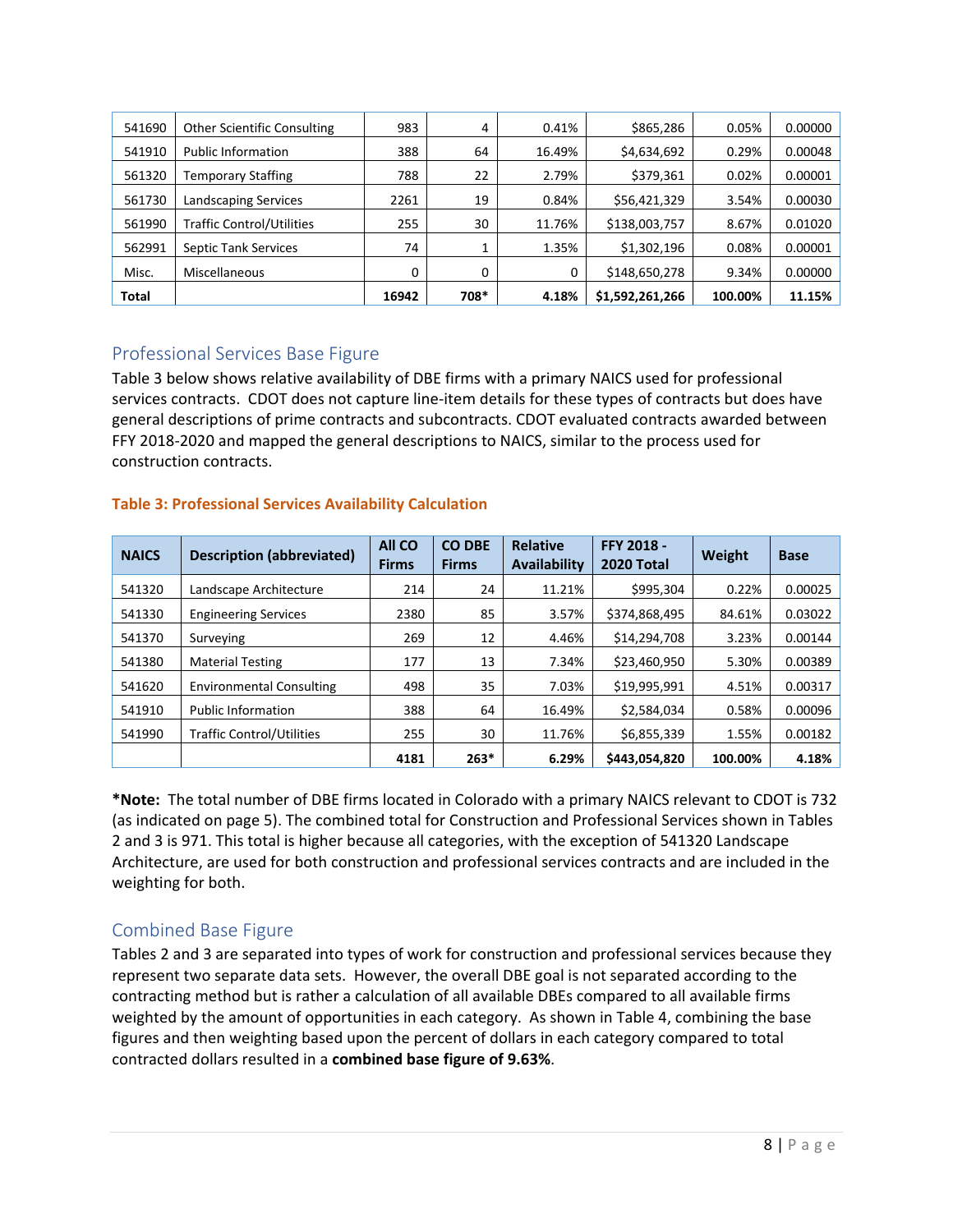#### **Table 4: Combined Base Figure**

| Category                     | Weighted<br><b>Availability</b>    | <b>Forecasted %</b><br>of Awards | <b>Weighted Step</b><br>1 Base Figure |
|------------------------------|------------------------------------|----------------------------------|---------------------------------------|
| <b>Highway Construction</b>  | 11.15%                             | 78.23%                           | 8.72%                                 |
| <b>Professional Services</b> | 4.18%                              | 21.77%                           | .91%                                  |
|                              | <b>Combined Step 1 Base Figure</b> | 9.63%                            |                                       |

## <span id="page-8-0"></span>Alternative Delivery Impact on Base Figure

In addition to traditional design-bid-build construction contracts and professional services contracts, CDOT uses Alternative Delivery (AD) project methods that include Design-Build (DB), Construction Manager/General Contractor (CM/GC), and Public Private Partnerships (P3). One such P3 is the \$1.17B Central 70 project which was awarded in fall 2017 and is about 70% complete. An independent DBE availability analysis was conducted for the project and DBE goals were set accordingly. Therefore, Central 70 DBE participation will not be counted toward CDOT's overall annual DBE goal. No other future P3 projects are anticipated over the next three fiscal years. However, CDOT does anticipate using DB and CM/GC delivery methods for future projects.

To ensure the final weighting of the base figure accurately represents these DB and CM/GC contracting opportunities, CDOT included the professional services and construction portions of the AD project budgets awarded over the past three fiscal years into the goal calculation. Because project selection is not determined until project goals are set, there is not a forecast of AD projects for FFY 2022-2024. However, CDOT believes the quantity and scope will be consistent with the past three fiscal years.

Budget data for AD contracts was obtained from the CDOT Alternative Delivery Program Branch and compared with project projections from the Project Management Office (PMO). Detailed bid items and subcontractor data is not available on alternative delivery contracts so NAICS cannot be assigned for weighting purposes. Therefore, CDOT used a calculation method based upon typical cost allocations for construction and professional services on these types of contracts.

Generally, CDOT allocates 22% of an AD project budget to construction engineering (CE) and indirect costs. Therefore, this amount was removed from the project budget available for DBEs. The remaining budget was divided into construction and professional services opportunities. Based upon historical data, CDOT expects AD contract expenditures to be approximately 90% for construction and 10% for design. A 90-10 percentage split was used to determine potential DBE opportunities on AD contracts. This calculation is shown in Table 5 on the next page.

The resulting funding amounts were then included in the final weighted calculation for the DBE goal. As shown in Table 6, **the combined base figure, including alternative delivery opportunities, is 9.82%.**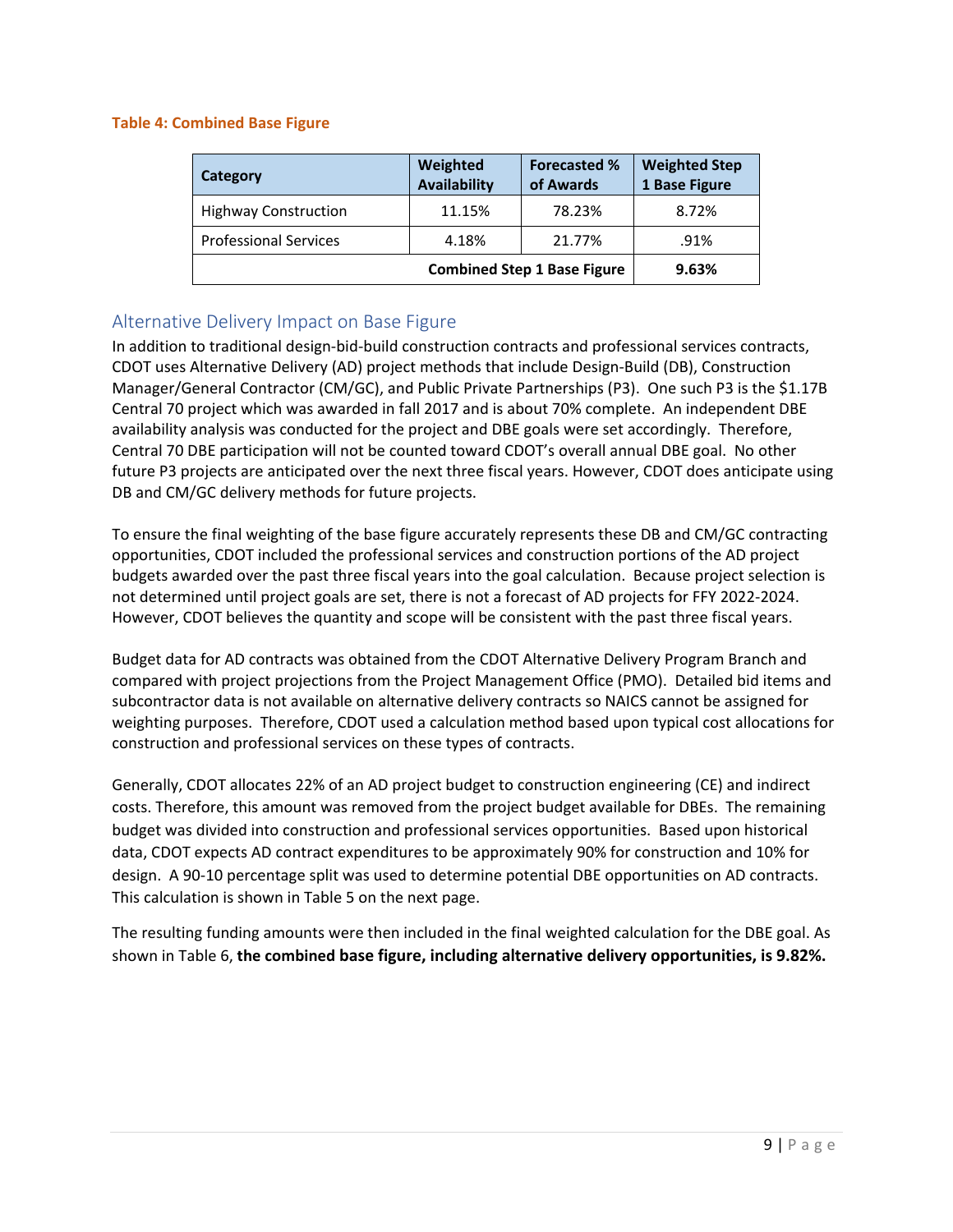| AD Total Budget (Excluding Central 70)            |     | \$793,361,811      |
|---------------------------------------------------|-----|--------------------|
| Remove CDOT CE & Indirect Costs                   | 22% | ( \$174, 539, 598) |
| <b>Total AD Contracting Opportunities</b>         |     | \$618,822,213      |
| <b>AD Weighted Opportunities</b>                  |     |                    |
| <b>AD Construction</b>                            | 90% | \$556,939,991      |
| AD Professional Services                          | 10% | \$61,882,221       |
| <b>Construction Opportunities</b>                 |     |                    |
| DBB Opportunities (Table 2)                       |     | \$1,592,261,266    |
| AD Opportunities (Above)                          |     | \$566,939,991      |
| Total                                             |     | \$2,149,201,257    |
| <b>Professional Services</b>                      |     |                    |
| <b>DBB Opportunities (Table 3)</b>                |     | \$443,054,820      |
| AD Opportunities (Above)                          |     | \$61,882,221       |
| Total                                             |     | \$504,937,041      |
| <b>Total Contracting Opportunities (DBB + AD)</b> |     | \$2,654,138,299    |

#### **Table 5: Total Contracting Opportunities including Alternative Delivery (AD) Contracts**

#### **Table 6: Combined Base Figure including Weighted Alternative Delivery Opportunities**

| Goal Dollars Calculation (\$ from Table 5 and % from Table 4)                               |                                  |                 |                               |  |  |  |
|---------------------------------------------------------------------------------------------|----------------------------------|-----------------|-------------------------------|--|--|--|
| <b>Construction Opportunities</b><br><b>Professional Services</b>                           | \$2,149,201,257<br>\$504,937,041 | 11.15%<br>4.18% | \$239,635,940<br>\$21,106,368 |  |  |  |
| <b>Total Amount of Goal in Dollars</b>                                                      |                                  |                 | \$260,742,309                 |  |  |  |
| <b>Base Figure Calculation</b>                                                              |                                  |                 |                               |  |  |  |
| Total Goal Dollars ÷ Total Opportunities<br>$(5260, 742, 309)$ $\div$ $(52, 654, 138, 299)$ |                                  |                 | 9.82%                         |  |  |  |

## <span id="page-9-0"></span>STEP 2: ADJUSTMENTS TO THE BASE FIGURE

*49 CFR Section 26.45 (d)* identifies numerous examples of the various types of data that can be examined in order to adjust the Step 1 base figure to narrowly tailor the goals to the local market. Step 2 of the goal setting methodology is intended to adjust the base figure from Step 1 to reflect, as accurately as possible, the DBE participation CDOT would expect in the absence of discrimination. CDOT considered the following factors in order to determine whether an adjustment to the Step 2 base figure is appropriate for the CDOT FY 2022-2024 goal.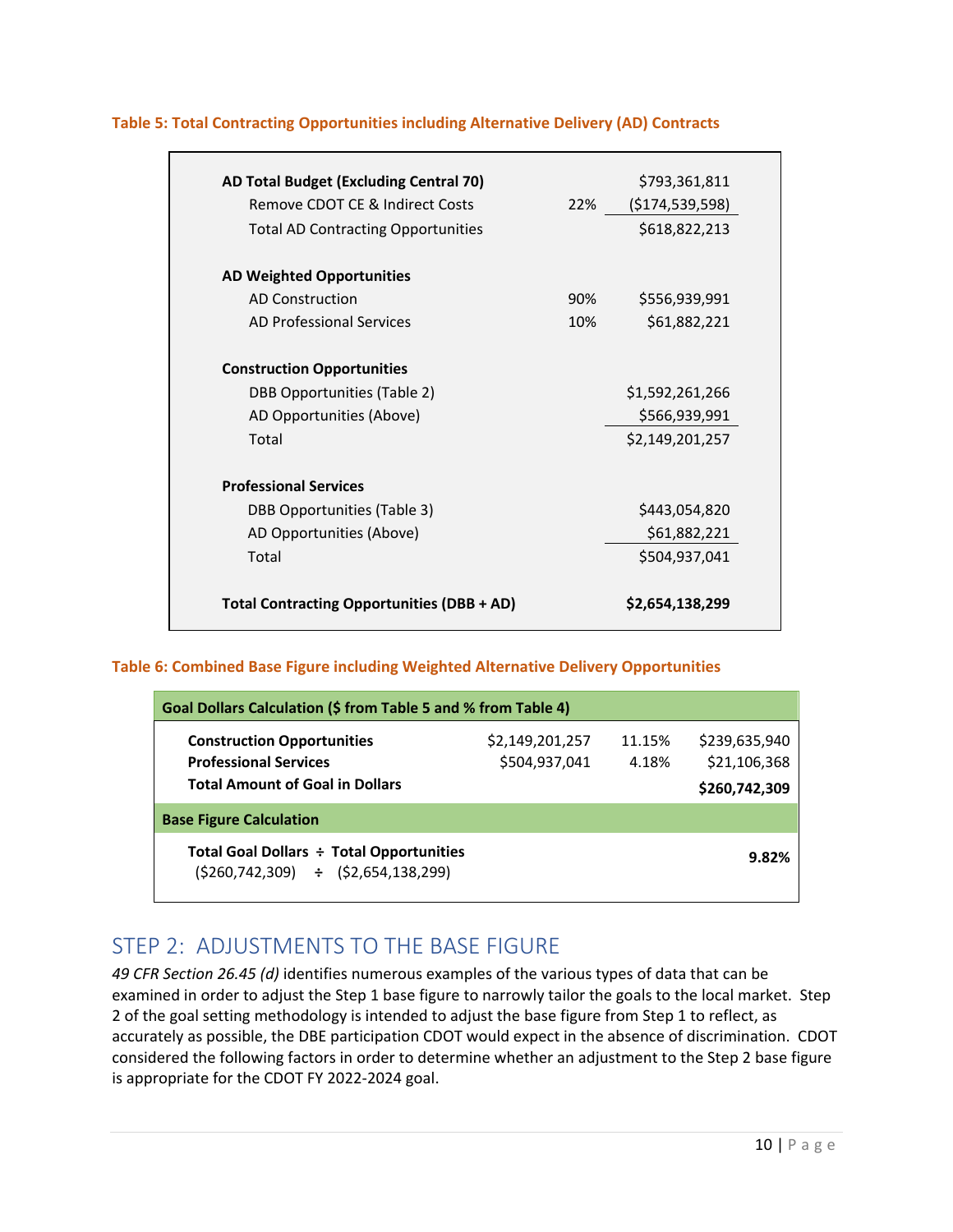## <span id="page-10-0"></span>Professional Services Prequalification List

CDOT requires all consulting firms seeking work on CDOT professional services contracts to be prequalified and have a Master Price Agreement. The list of prequalified firms is a much more accurate representation of potential bidders than the Census and UCP Directory and is effectively a complete bidder's list of professional services consultants.

As of May 3, 2021, there were 216 prequalified professional services consultants. Of those, 56 (25.93%) were DBE certified. Given the significant disparity between the base figure for professional services (4.18%) and the prequalified consultant listing, CDOT determined that the two data sets should be treated as equal weights in the calculation and averaged to determine a base figure for availability in professional services contracting, as shown in Table 7.

## **Table 7: Adjusted Base Figure for Availability in Professional Services**

**Professional Services:** 25.93% + 4.18% = 30.11%

**Average:** 30.11% ÷ 2 = **15.06%**

In the past, CDOT did not have an accurate method of tracking and summarizing DBE participation on Professional Services contracts. In FFY 2021, CDOT began using B2GNow to automate several contract compliance tasks including tracking DBE participation by Master Contract and Task Order. For the first six months of FFY 2021, CDOT attained 21.26% DBE participation on federal-assisted professional services contracts, as shown in Table 8 below. This provides additional justification for the upward adjustment outlined in Table 7 above.

#### **Table 8: DBE Participation on Professional Services Contracts in FFY 2021**

| <b>FFY</b> | <b>Professional Services Contract</b> | <b>Total Awarded to DBEs</b> | <b>DBE Participation</b> |
|------------|---------------------------------------|------------------------------|--------------------------|
|            | <b>Awards (Federal Dollars Only)</b>  | (Federal Dollars Only)       | Percentage               |
| 2021       | \$4,669,838                           | \$992.692                    | 21.26%                   |

## <span id="page-10-1"></span>Adjusted Base Figure

CDOT then made an adjustment to the base figure by using the resulting 15.06% as the relative availability of professional services firms rather than 4.18% which was used in Step 1. **This adjustment resulted in an overall goal of 11.89%** as shown in Table 9 below.

#### **Table 9: Adjusted Combined Base Figure**

| Goal Calculation (\$ from Table 5 and % from Table 4)             |                                  |                  |                               |  |  |
|-------------------------------------------------------------------|----------------------------------|------------------|-------------------------------|--|--|
| <b>Construction Opportunities</b><br><b>Professional Services</b> | \$2,149,201,257<br>\$504,937,041 | 11.15%<br>15.06% | \$239,635,940<br>\$76,043,518 |  |  |
| <b>Total Amount of Goal in Dollars</b>                            |                                  |                  | \$315,679,459                 |  |  |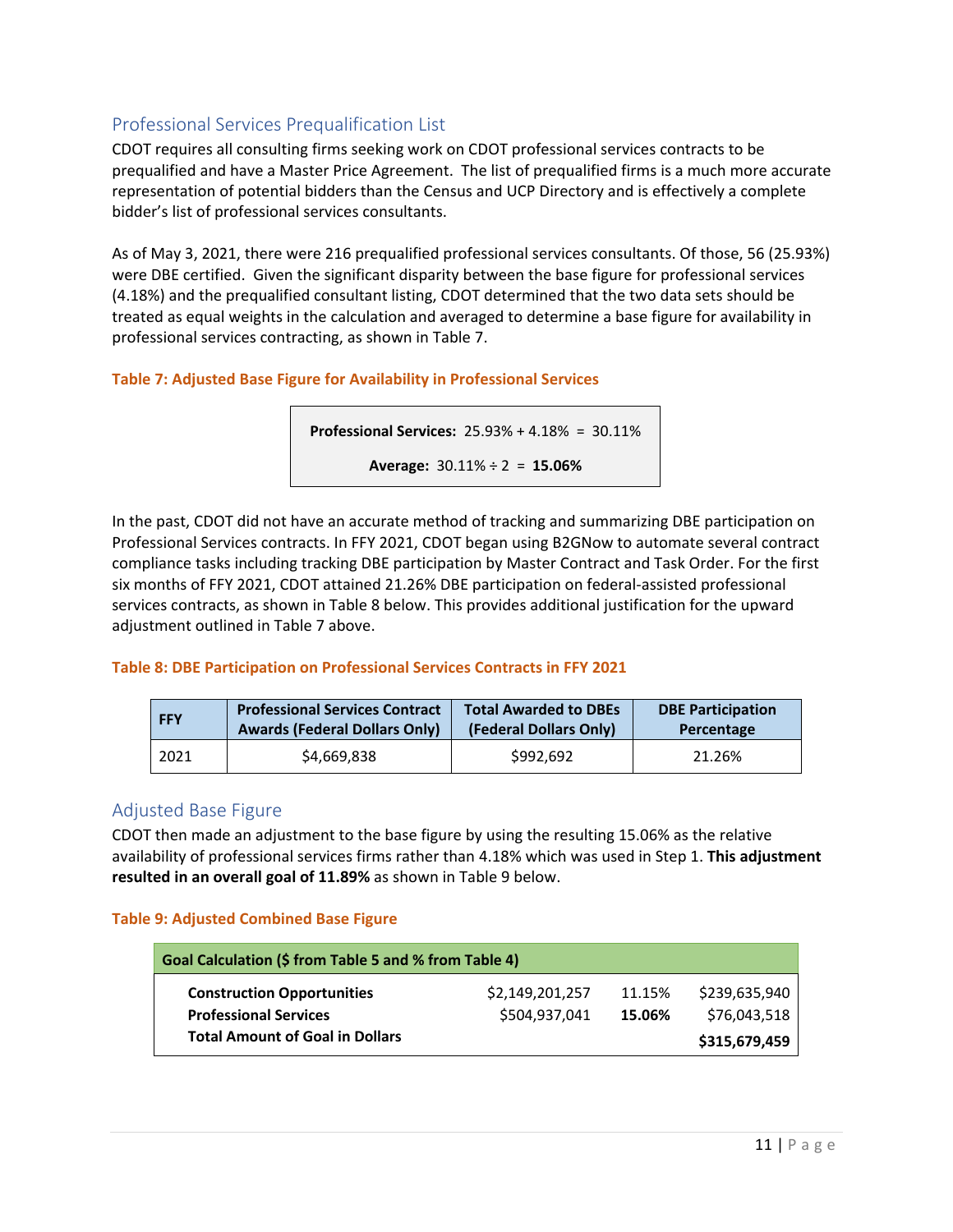#### **Base Figure Calculation**

## **Total Goal Dollars ÷ Total Opportunities**

(\$315,679,459) **÷** (\$2,654,138,299)

## <span id="page-11-0"></span>Historical DBE Participation

The *USDOT Tips for Goal‐Setting* suggests evaluating past DBE participation as a factor for Step 2 adjustment. Table 10 represents DBE participation on CDOT construction contracts over the past five years compared to the DBE goal set for each year. The historical median over those years is 12.41%.

| <b>FFY</b>               | <b>Annual DBE Goal</b> | <b>Actual DBE Achievement</b><br>(Federal Dollars Only) |
|--------------------------|------------------------|---------------------------------------------------------|
| 2016                     | 12.15%                 | 13.20%                                                  |
| 2017                     | 12.15%                 | 11.10%                                                  |
| 2018                     | 11.55%                 | 13.01%                                                  |
| 2019                     | 11.55%                 | 12.41%                                                  |
| 2020                     | 11.55%                 | 11.69%                                                  |
| <b>Historical Median</b> |                        | 12.41%                                                  |

#### **Table 10: DBE Participation on Past Construction Contracts**

The *Tips* state "if your records suggest levels of past participation very similar to the number you calculated in Step 1, then it is not necessary to make any adjustment for past participation." The Step 2 adjusted goal of 11.89% and the historical construction median of 12.41% are similar enough to not constitute another Step 2 adjustment.

## <span id="page-11-1"></span>Other Disparity Studies

## <span id="page-11-2"></span>2020 State of Colorado Disparity Study

As mentioned previously, a disparity study<sup>[2](#page-11-3)</sup> was conducted in 2020 for the State of Colorado by Keen Independent Research. The study indicated that there is not a level playing field for minority- and women- owned businesses in the Colorado construction, construction-related professional services, other professional services, goods, other services, and brokerage and investment industries. The scope of the study was comprehensive and focused on businesses owned by people of color, women, persons with physical or mental disabilities, and members of the LGBT community. It analyzed nearly 22,000 state-funded contracts and subcontracts and 17,000 contractors in the Colorado market area.

Because the study was so comprehensive, it did not include a level of granularity required for the Overall Annual DBE Goal Methodology. The purpose was not primarily focused on highway construction and construction-related professional services. Therefore, the data in several contracting categories were combined such as highway construction and building construction. It also included only state-funded contracts which account for only a small percentage of CDOT construction and professional services contracts and are not representative of contracts eligible for the DBE program.

<span id="page-11-3"></span><sup>2</sup> 2020 State of Colorado Disparity Study: https://osc.colorado.gov/spco/state-of-colorado-disparity-study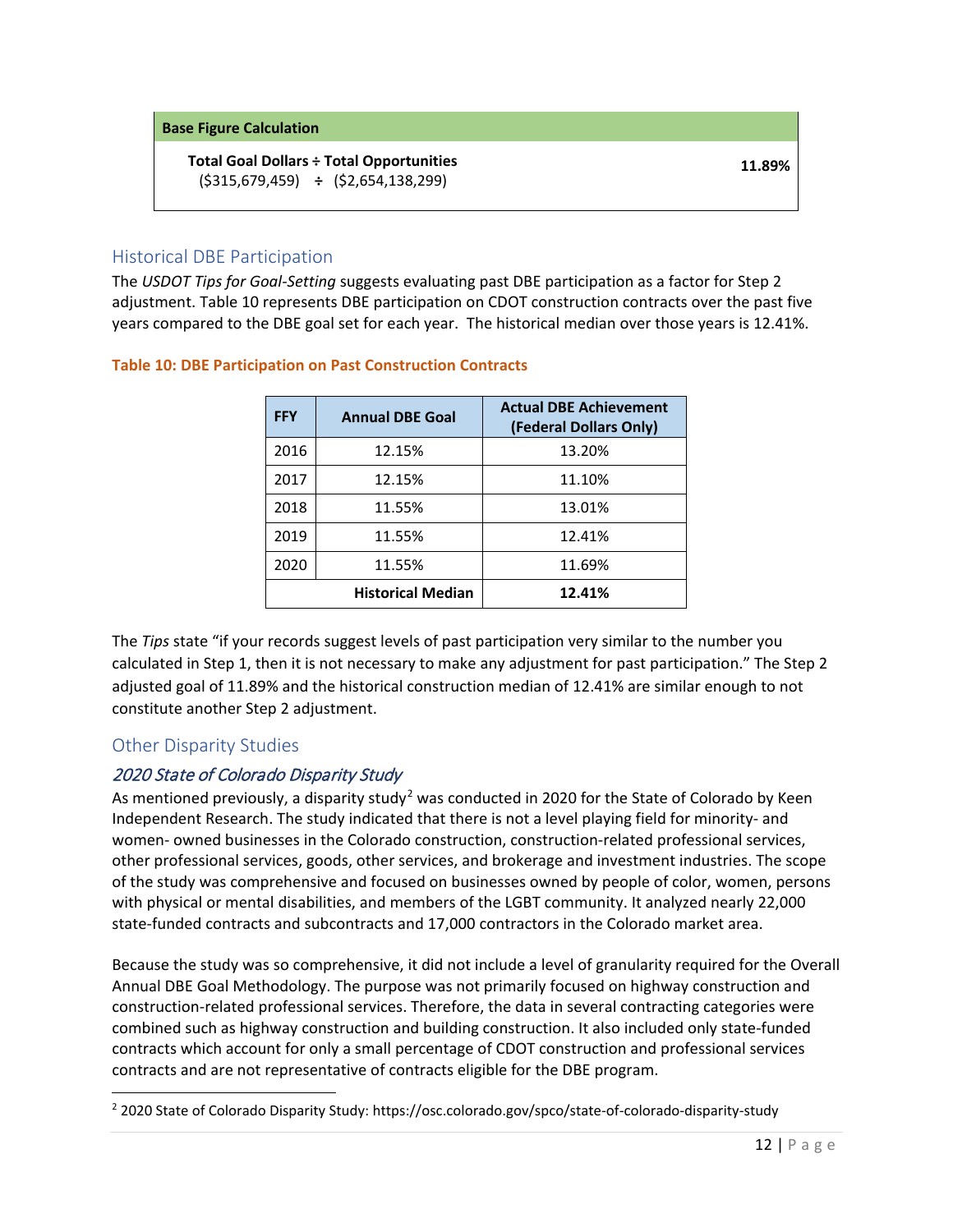Additionally, the disparity study data did not include whether a firm was DBE certified. CDOT conducted further review using the *Colorado UCP DBE Directory* and determined there were a total of 20 DBEs with a primary NAICS relevant to highway construction and professional services included in the study. CDOT's analysis of the UCP DBE Directory identified 732 DBEs with these primary NAICS. Therefore, CDOT chose to consider the complete pool of DBEs and the more precise bidder's list of CDOT prequalified professional services firms.

The study did demonstrate that disparities exist in State contracting. It found that minority- and woman-owned businesses experience barriers and unequal opportunities to; enter and advance as employees within certain industries, start and operate businesses, and obtain financing and bonding to start, operate, and expand their business. The study made a recommendation to the State to "establish policy and overall annual aspirational goals for eligible contracts" which supports the use of race-conscious goals by CDOT on federal-assisted contracts.

## <span id="page-12-0"></span>City and County of Denver 2018 Disparity Study

A disparity study<sup>[3](#page-12-1)</sup> was conducted by BBC Research & Consulting in 2018 pursuant to a city ordinance to evaluate every 5 years the utilization of minority and women-owned contractors in city procurement of construction, professional design, and goods and services. As with the State disparity study, this study showed that minorities, women, and minority- and woman-owned businesses face substantial barriers nationwide and in Denver. It also found disparities in contracting in all contracting categories. This again supports CDOT's use of race-conscious goals and race-neutral measures to level the playing field for DBE firms.

The City and County of Denver does not publish aspirational goals for the DBE program; however, federal regulations state the national aspirational goal for DBE participation is 10%, which DSBO has attained or exceeded. The City and County of Denver does set aspirational goals for Minority/Womanowned Business Enterprises (M/WBEs). The Division of Small Business Opportunity 2018 Annual Report<sup>[4](#page-12-2)</sup> states the M/WBE aspirational goal for construction is 24% and professional services is 33%. Because these aspirational goals are set based upon availability of contractors in the Denver metro area and not statewide, CDOT concluded it is not an "apples to apples" comparison. The Denver metro area has the highest concentration of M/WBEs in the state which makes it reasonable to assume the availability of M/WBEs would be higher in that area than collectively across the state.

The study also considered the overall annual DBE goal for FAA-funded contracts awarded by Denver International Airport (DEN). The analysis indicated that potential DBEs might be expected to receive 16.2% of the City's FAA-funded prime and subcontract dollars. Because the study was geographically constrained to the Denver Metropolitan Statistical Area (MSA) and FAA-funded contracts and FHWAfunded contracts are substantially different, CDOT did not use this as a comparative factor for a Step 2 adjustment.

<span id="page-12-1"></span><sup>&</sup>lt;sup>3</sup> City and County of Denver 2018 Disparity Study:

https://www.denvergov.org/content/dam/denvergov/Portals/690/DSBO/DS%20FULL%20REPORT%200410.pdf <sup>4</sup> City and County of Denver Division of Small Business Opportunity 2018 Annual Report:

<span id="page-12-2"></span>https://www.denvergov.org/content/dam/denvergov/Portals/690/Reports%20and%20Studies/DEDO\_DSBOAnnua lReportFINAL%20PRINT%20READY\_093019.pdf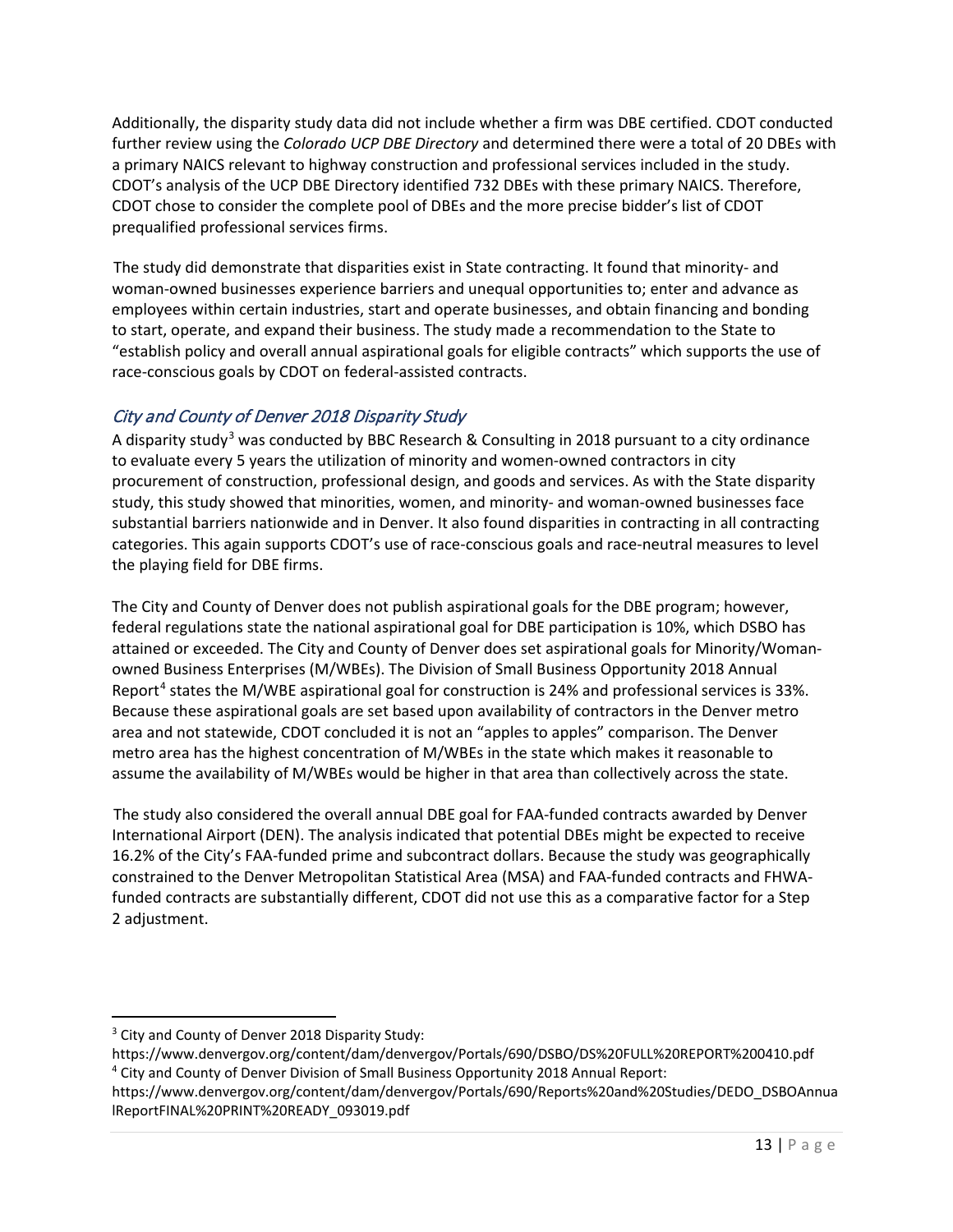## <span id="page-13-0"></span>Future Contracting Opportunities

As noted earlier, CDOT anticipates that the work contracted over the next three fiscal years (FFY 2022- 2024) will be similar in nature to that contracted over the past three years. Historical data shows that the types of work have remained consistent regardless of the project delivery method. However, the availability of funding and the sources of funding may impact the contracting opportunities in the future.

#### <span id="page-13-1"></span>Impact of Pandemic

The arrival of COVID-19 in March 2020 and the subsequent quarantine and shut down of many businesses caused significant uncertainty in the industry. The State disparity study was being conducted during this time and noted that nearly all business owners they interviewed had been impacted by the COVID-19 pandemic. Many business owners reported they had seen contracts canceled or put on hold, supply chain limitations, and other unforeseen challenges. Some business owners reported downsizing or laying off staff to adapt to reductions in workload.

Additionally, CDOT experienced a significant reduction in gas tax revenue, as well as the State's Highway User Tax Fund, which is the primary source of transportation funding in Colorado. There were also delays in state funding allocations due to uncertainties in the state budget and the bond market. These factors caused CDOT to re-prioritize critical projects and delay the advertisement of some projects scheduled to release over the summer.

Despite these market conditions, construction remained "essential" and the end of the fiscal year saw CDOT contract award totals similar to previous fiscal years. Small businesses in the industry contracted and expanded to match the environment. Federal assistance programs such as the SBA Paycheck Protection Program (PPP) helped small businesses survive a year of uncertainty. Only 3 firms contacted for the State disparity study indicated that they were no longer in business due to the pandemic. This indicates that the pandemic did not adversely affect the future availability and ability of contractors in Colorado to deliver services and participate in CDOT contracts.

#### <span id="page-13-2"></span>Funding Outlook

Over the last few years, the Colorado Legislature passed multiple bills (SB228, SB262, SB267) to assist with funding transportation in the state. In particular, SB267 will infuse approximately \$450 million per year toward CDOT project delivery in FY 2021 and FY 2022. According to the FFY 2022 - FFY 202[5](#page-13-3) STIP<sup>5</sup>, CDOT has currently programmed approximately \$820 million of projects in FY 2022 and FY 2023. This same level of contracting dollars is expected to continue in FFY 2024. In May, 2021, the Colorado Senate approved a \$5.3 billion transportation funding package and as of this writing, it is waiting for approval by the House. This is all in addition to a \$2 trillion proposal at the federal level which is targeting fixes to the nation's aging infrastructure.

Stimulus funds, transportation bills, grants, revenue from new transportation fees, and various local agency partnerships promise to deliver a robust CDOT contracting program over the next three fiscal years. CDOT expects that there will be a steady increase in funding rather than a potential postpandemic decline which was predicted last year. This has raised concerns from industry that the large volume of work may potentially impact the availability of DBE firms that provide services in highdemand subcontracting categories such as geotechnical, concrete, traffic control, trucking, etc.

<span id="page-13-3"></span><sup>5</sup> CDOT FFY 2022 – FFY 2025 Statewide Transportation Improvement Program (STIP): https://www.codot.gov/programs/planning/transportation-plans-and-studies/stip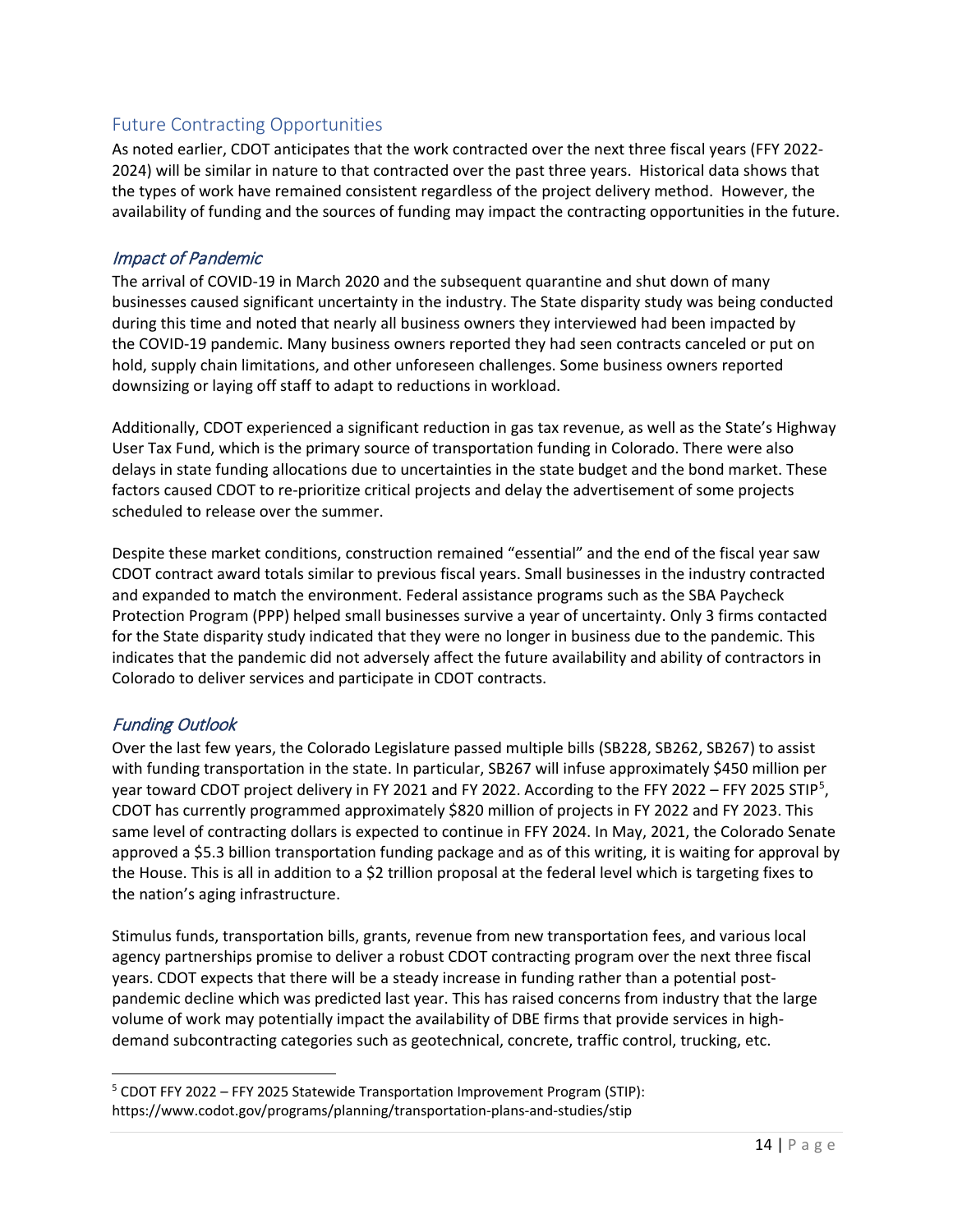As evidenced by past fluctuations in CDOT's contracting program, DBE firms have grown to meet demand and survived periods of slow-downs. **Section H** of the *USDOT Tips for Goal Setting* states; "It is never appropriate to adjust your measurements of relative DBE availability, either in Step One or in Step Two, solely because the size of your contracting program will change in the next fiscal year. For example, if you assume that non-DBEs will be able to expand to compete for large influx of new program dollars, you should make the same assumption about DBEs, absent specific evidence to the contrary."

A review of past DBE participation showed there is not a direct correlation to the total amount of contract dollars awarded and the percentage of DBE participation. In fact, CDOT experienced greater DBE participation in years when there were more total federal-assisted contract dollars awarded. Table 11 shows that the highest DBE goal attainment was in FFY 2018 when the total federal-assisted contracting dollars was also the highest.

| <b>FFY</b> | <b>Construction Contract Awards</b><br>(Federal Dollars Only) | <b>DBE Participation</b><br>(Federal Dollars Only) | <b>DBE Participation</b><br>Percentage |
|------------|---------------------------------------------------------------|----------------------------------------------------|----------------------------------------|
| 2018       | \$366,647,893.00                                              | \$47,717,947.00                                    | 13.01%                                 |
| 2019       | \$358,532,618.02                                              | \$44,501,370.00                                    | 12.41%                                 |
| 2020       | \$307,039,293.70                                              | \$35,908,196.23                                    | 11.69%                                 |

## **Table 11: Dollar Value of Past DBE Participation (Federal Dollars Only)**

The resulting conclusion was that although the overall amount of federal contracting dollars may increase with the addition of stimulus funding and other sources, the ratios of the type of work to be performed will remain approximately the same. Rather than making adjustments to the base figure based upon potential scenarios, CDOT will re-evaluate DBE participation for federal-aid projects annually to determine whether market conditions warrant adjustments to the overall DBE goal, or individual race-conscious and race-neutral components.

# <span id="page-14-0"></span>BREAKOUT OF RACE NEUTRAL / RACE CONSCIOUS PARTICIPATION

The federal regulations require CDOT to meet the maximum feasible portion of its overall goal by using race and gender-neutral means of facilitating DBE participation (see *CFR 49 Part 26.51(a)* and also *26.45(f)(3) and 26.51(c)*). Race-neutral participation includes:

- DBEs who win prime contracts through customary competitive procurement procedures;
- DBEs who are awarded subcontracts on prime contracts that do not carry a DBE goal (0% assigned DBE goal); and
- DBEs who are awarded subcontracts in excess of the stated DBE project goal.

CDOT examined the race-neutral attainment for the past five federal fiscal years to determine the maximum feasible race-neutral participation. The median was used instead of the average to exclude outliers – that is, abnormally high or low numbers. Table 12 shows race-neutral achievement through prime contract awards to DBE firms. Table 13 shows race-neutral achievement through subcontract awards to DBE firms in excess of project goals or on projects without a DBE goal. Table 14 shows that **CDOT achieved a median of 3.47% of the goal over the past five years through race-neutral means**.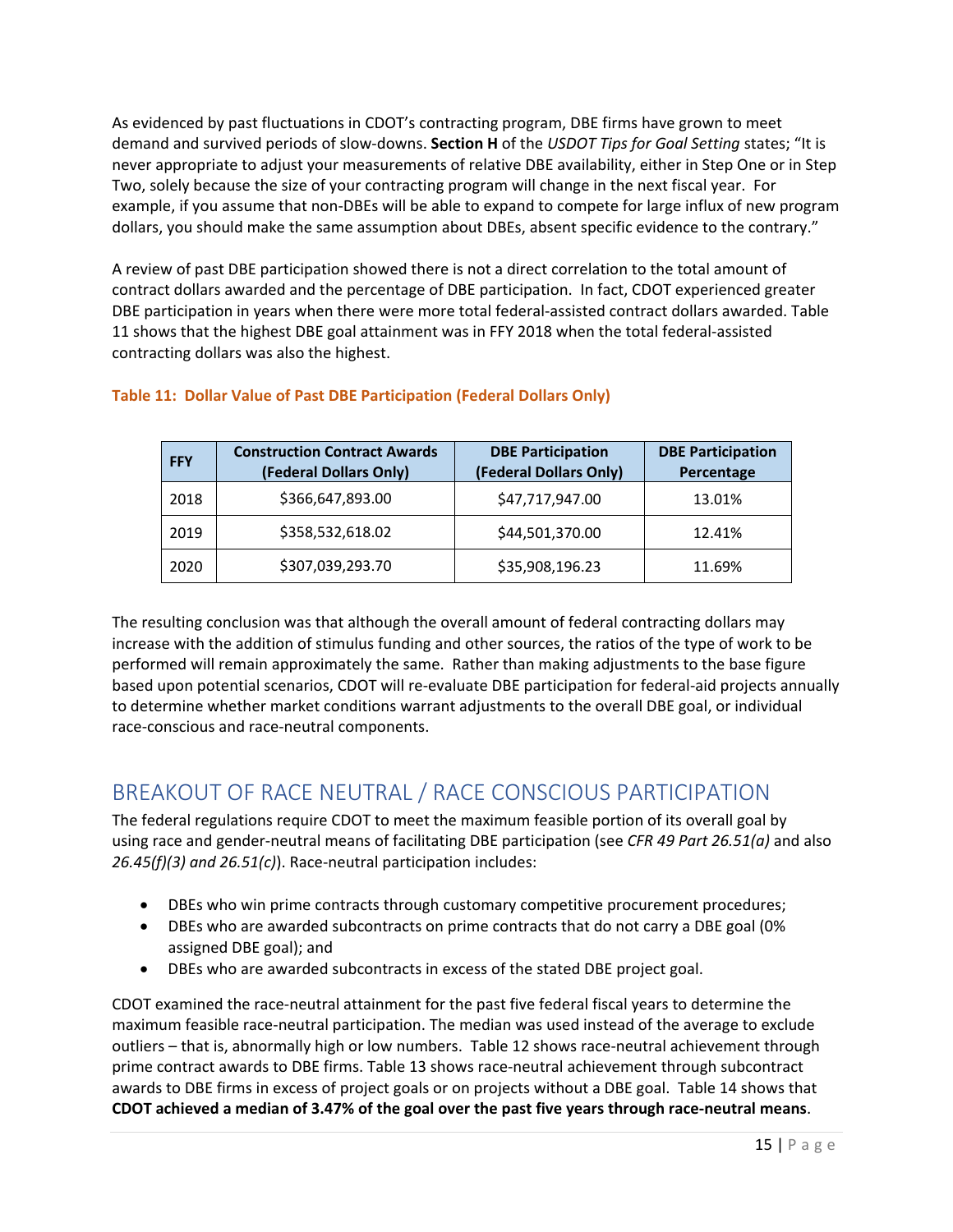#### **Table 12: Past DBE Prime Construction Awards**

| <b>FFY</b> | <b>Total Award Amount</b><br>(Federal Dollars Only) | <b>DBE Prime Award Amount</b><br>(Race Neutral) | % of Total<br><b>Award Amount</b> |
|------------|-----------------------------------------------------|-------------------------------------------------|-----------------------------------|
| 2016       | \$492,941,677                                       | \$4,069,862                                     | .83%                              |
| 2017       | \$347,835,005                                       | \$2,045,779                                     | .59%                              |
| 2018       | \$366,647,893.00                                    | \$0.00                                          | 0.00%                             |
| 2019       | \$358,532,618.02                                    | \$0.00                                          | 0.00%                             |
| 2020       | \$307,039,293.70                                    | \$260,000.00                                    | 0.08%                             |

#### **Table 13: Past DBE Race Neutral Construction Subcontract Amounts**

| <b>FFY</b> | <b>Total Award Amount</b><br>(Federal Dollars Only) | <b>DBE Sub Award Amount</b><br>(Race Neutral) | % of Total<br><b>Award Amount</b> |
|------------|-----------------------------------------------------|-----------------------------------------------|-----------------------------------|
| 2016       | \$492,941,677                                       | \$21,171,784                                  | 4.29%                             |
| 2017       | \$347,835,005                                       | \$10,026,279                                  | 2.88%                             |
| 2018       | \$366,647,893.00                                    | \$7,598,638.00                                | 2.07%                             |
| 2019       | \$358,532,618.02                                    | \$9,172,742.00                                | 2.56%                             |
| 2020       | \$307,039,293.70                                    | \$14,757,954.96                               | 4.81%                             |

#### **Table 14: Combined Past Race Neutral Participation**

| <b>FFY</b>    | <b>Race Neutral Attainment</b><br>(Federal Dollars Only) |
|---------------|----------------------------------------------------------|
| 2016          | 5.12%                                                    |
| 2017          | 3.47%                                                    |
| 2018          | 2.07%                                                    |
| 2019          | 2.56%                                                    |
| 2020          | 4.89%                                                    |
| <b>Median</b> | 3.47%                                                    |

CDOT also considered the amount by which past goals were exceeded, as well as past history of inability to achieve goals in determining the race-neutral and race-conscious proportion consistent with *USDOT Tips for Goal Setting*. Specifically, USDOT recommends increasing the race-conscious portion of the annual goal to account for the proportion of previous years' goals that was not met or increasing the race-neutral portion to account for exceeding goals. Table 15 shows that **CDOT has consistently exceeded the goal and has a median of .86% of participation in excess of the goal**.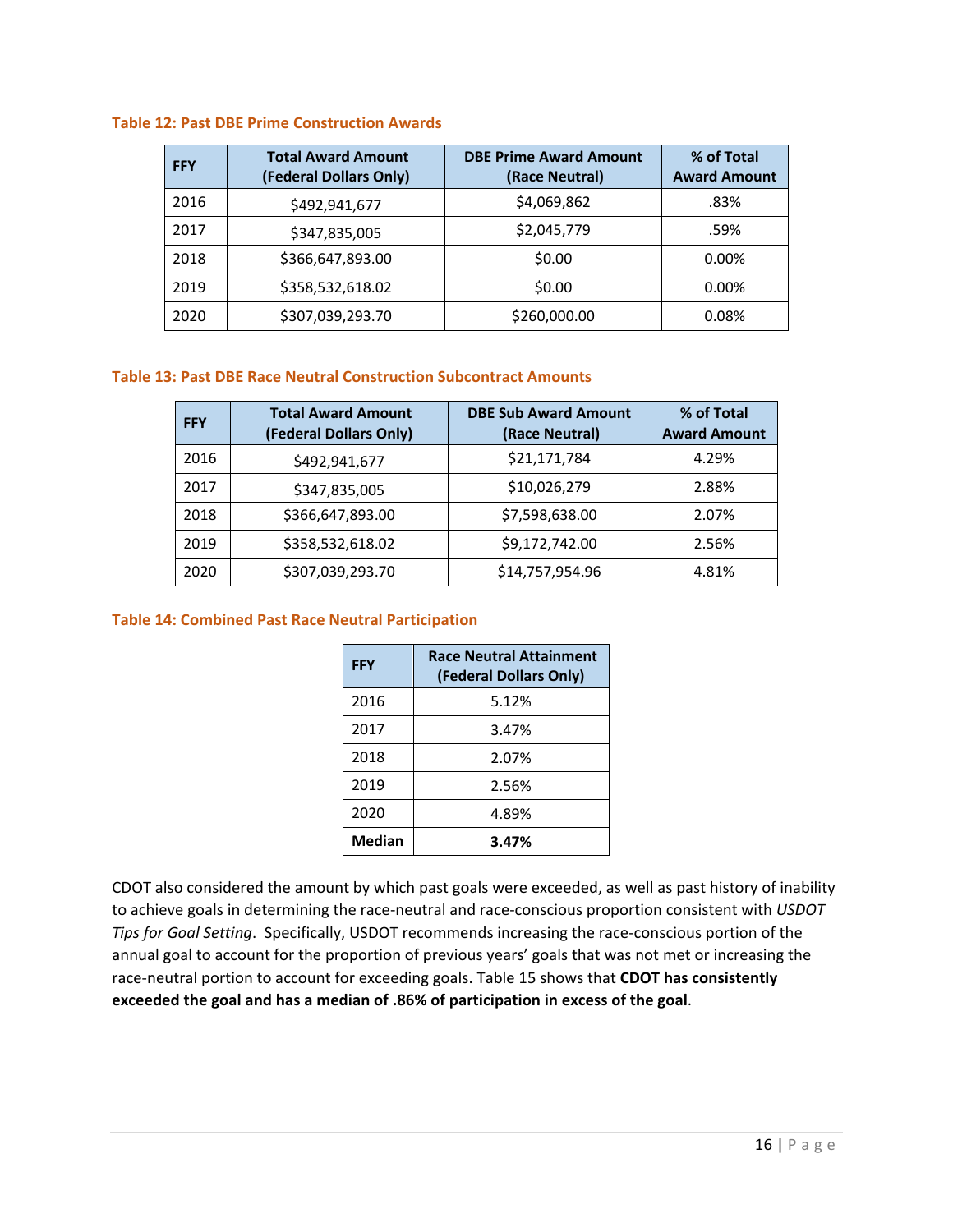#### **Table 15: Past DBE Goal Attainment**

| <b>FFY</b> | Annual<br><b>DBE Goal</b> | <b>Actual DBE Achievement</b><br>(Federal Dollars Only) | <b>Difference</b> |
|------------|---------------------------|---------------------------------------------------------|-------------------|
| 2016       | 12.15%                    | 13.20%                                                  | 1.05%             |
| 2017       | 12.15%                    | 11.10%                                                  | $-1.05%$          |
| 2018       | 11.55%                    | 13.01%                                                  | 1.46%             |
| 2019       | 11.55%                    | 12.41%                                                  | .86%              |
| 2020       | 11.55%                    | 11.69%                                                  | .14%              |
|            | <b>Historical Median</b>  | 12.41%                                                  | .86%              |

#### <span id="page-16-0"></span>Race-Neutral and Race-Conscious DBE Goals

CDOT is confident that it will be able to achieve a portion of DBE participation through race-neutral means based upon historical trends and the successful implementation of various race-neutral program elements. To calculate the race-neutral portion, CDOT used the median race-neutral goal achieved over the past 5 years (3.47%) and added the median percentage in which the DBE goal was exceeded (.86%). This resulted in a race-neutral goal of 4.33%. The race-conscious goal was then set at 7.56% to total the overall annual goal of 11.89%.



The overall DBE goal is slightly more than in the past three years and the percentage allocated to raceneutral participation has been increased. CDOT aspires to create a balance between race-conscious goals and race-neutral means of achieving DBE participation on federal-assisted contracts. The raceneutral goal is considered a minimum and not the ceiling. CDOT will continue to actively increase the amount of race-neutral DBE participation and reduce the reliance on race-conscious goals to meet the overall goal.

One mechanism is through CDOT's race-neutral Emerging Small Business (ESB) program. CDOT is currently developing program enhancements that will support, and hopefully increase, DBE prime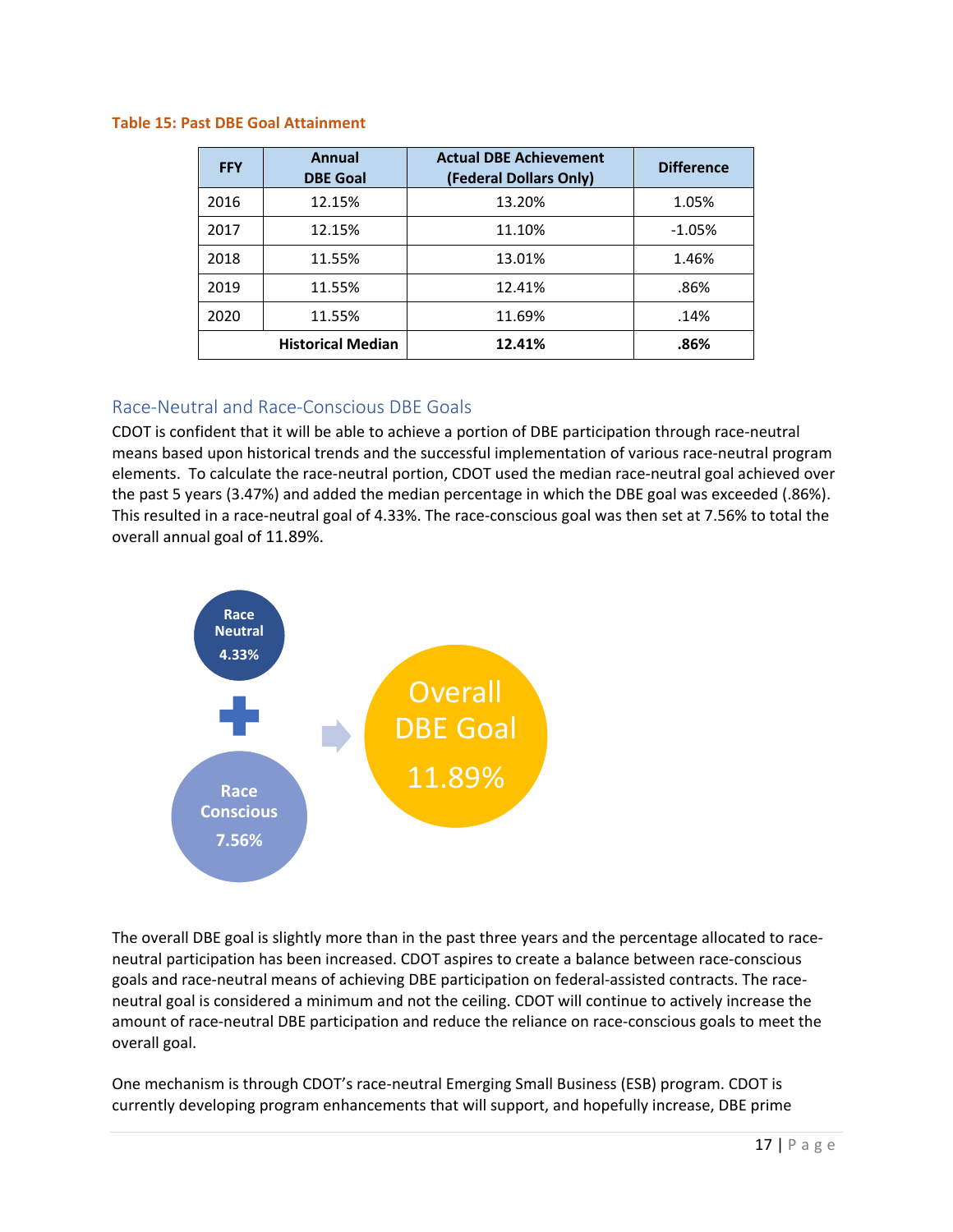contractor participation and reverse the downward trend in race-neutral participation encountered in 2018 and 2019 (see Table 14) primarily due to a lack of DBE prime contracts (see Table 12). Details about the ESB program are provided in the next section.

As new programming is implemented, CDOT will monitor and adjust the estimated breakout of raceneutral and race-conscious participation as needed to reflect actual DBE participation. On a quarterly basis, CDOT will:

- Separately track and report race-neutral and race conscious participation.
- Maintain data on DBE achievements in those contracts with and without contract goals, respectively.
- Consolidate data for an annual goal review and adjustment, if necessary.

## <span id="page-17-0"></span>Race-Neutral Methods

It is the goal of CDOT to meet the maximum feasible portion of its DBE goals by using race-neutral means of facilitating DBE participation. The ongoing initiatives described below seek to reduce discriminatory barriers, increase capacity and level the playing field for the participation of DBEs and other small contractors. They are also designed to assist CDOT in increasing race-neutral participation on its contracts.

## <span id="page-17-1"></span>Marketing and Outreach

The pandemic created a significant shift in how outreach activities were conducted during 2020. A quick pivot to online events and networking ensured that CDOT continued to regularly engage the small businesses community. The success of many of these activities has encouraged a hybrid approach of both virtual and in-person outreach in the future. CDOT intends to continue providing and participating in the following:

- **Virtual and in-person statewide conferences**, seminars, and community outreach activities for the purpose of informing potential contractors of CDOT contracting procedures, DBE and ESB certifications, and available business opportunities.
- **CDOT major project outreach events** and other "meet-and-greet" events to bring prime contractors together with DBE firms prior to proposals.
- **Monthly member meetings and events** hosted by stakeholder partner associations including; Colorado Contractor's Association, Associated General Contractors of Colorado, American Council of Engineering Companies, Hispanic Contractors of Colorado, Conference of Minority Transportation Officials, the Women's Transportation Seminar, USDOT's Small Business Transportation Resource Center, Rocky Mountain Minority Supplier Diversity Council, Colorado Minority Business Office, Colorado Black Chamber of Commerce, Procurement Technical Assistance Center, Denver Small Business Office, and others who help promote CDOT contracting opportunities and relevant certifications.
- **Quarterly Small Business Collaborative Forums** in separate tracks for construction and professional services to discuss relevant small business topics and address issues raised by the small business community, industry stakeholders, and prime contractors.
- **Quarterly CDOT Transportation Commission** Small Business Committee.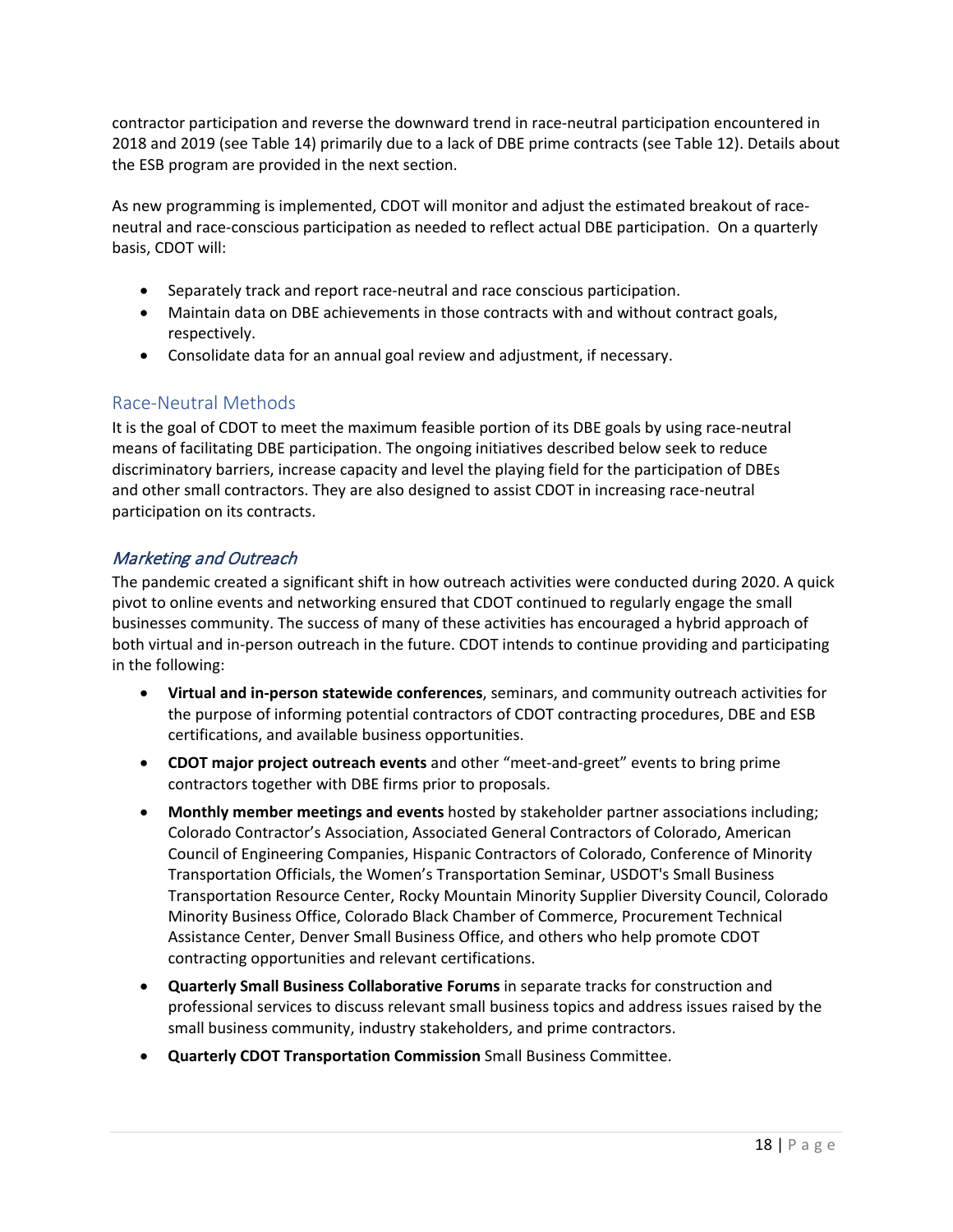- **Special programs** such as the U.S. DOT Bonding Education Program, HCC Contractor Academy Scaling Program, The Opportunity Council Pitch Competition, and the Denver Metro Chamber of Commerce Transportation Trout Tank.
- **The Unified Certification Program committee** to maintain the accuracy of the DBE directory as the single source for identifying DBEs currently certified in Colorado (www.coloradodbe.org).
- **Monthly email newsletters** and special announcements that include information about upcoming contracting opportunities, industry events, workshops and training, specification changes, and a list of newly certified DBE and ESB firms.
- **Free custom Bid Matching System** that delivers weekly emails to opt-in subscribers with any newly advertised construction projects that have bid items in their relevant NAICS.
- **Active outreach on a regular basis** to ensure a level playing field for DBEs including transparency about CDOT's DBE and ESB Programs and requirements, prompt payment clauses for subcontractors, restricted projects, mentor-protégé programs, and other support services.

#### <span id="page-18-0"></span>Emerging Small Business Program

CDOT's Emerging Small Business Program (ESB) is a race-neutral program designed to aid small businesses in obtaining work on CDOT's highway construction and design projects. Many of the small firms participating in the ESB Program are also certified DBEs. The following program elements have been successfully implemented:

- **Increased Size Standard** On May 20, 2021, the Colorado Transportation Commission approved several administrative and programmatic changes to the ESB program. The most substantive change was increasing the size standard for eligibility. As of July 15, 2021, the ESB program will include an SBE Level which will allow small businesses with revenues up to the SBA small business size standard to participate in the ESB program. Previously the program size standard that was 50% of the SBA size standard in the firm's primary NAICS. The maximum cap will also be increased to the same dollar threshold as the DBE program cap. This better aligns the ESB program with the DBE program and encourages race-neutral participation. The additional SBE Level will provide opportunities for larger DBE firms to take advantage of various ESB program benefits, including support for prime contracting.
- **ESB Restricted Projects**  Under the ESB Program rules, construction and professional services projects under \$1 million may be restricted for award to an ESB firm. This limits competition to small businesses and facilitates DBE growth into prime contractor and consultant roles. CDOT currently evaluates \$1 million Non-Project Specific (NPS) contract tiers for ESB awards. CDOT also evaluates smaller specialized construction contracts and is considering formalizing a process to evaluate all projects less than \$1 million in construction cost.
- **Tracking & Enforcement Mechanisms**  In 2015, CDOT adopted the B2GNow system which has enabled more effective tracking and enforcement of DBE and ESB commitments, as well as prompt payment compliance. Automated DBE tracking was implemented in FFY 2021 for Professional Services Master Contracts and Task Orders.
- **Mentor-Protégé Program**  CDOT successfully relaunched the Mentor-Protégé program in 2018 and 16 teams have participated over the past 3 years. The program has been very successful in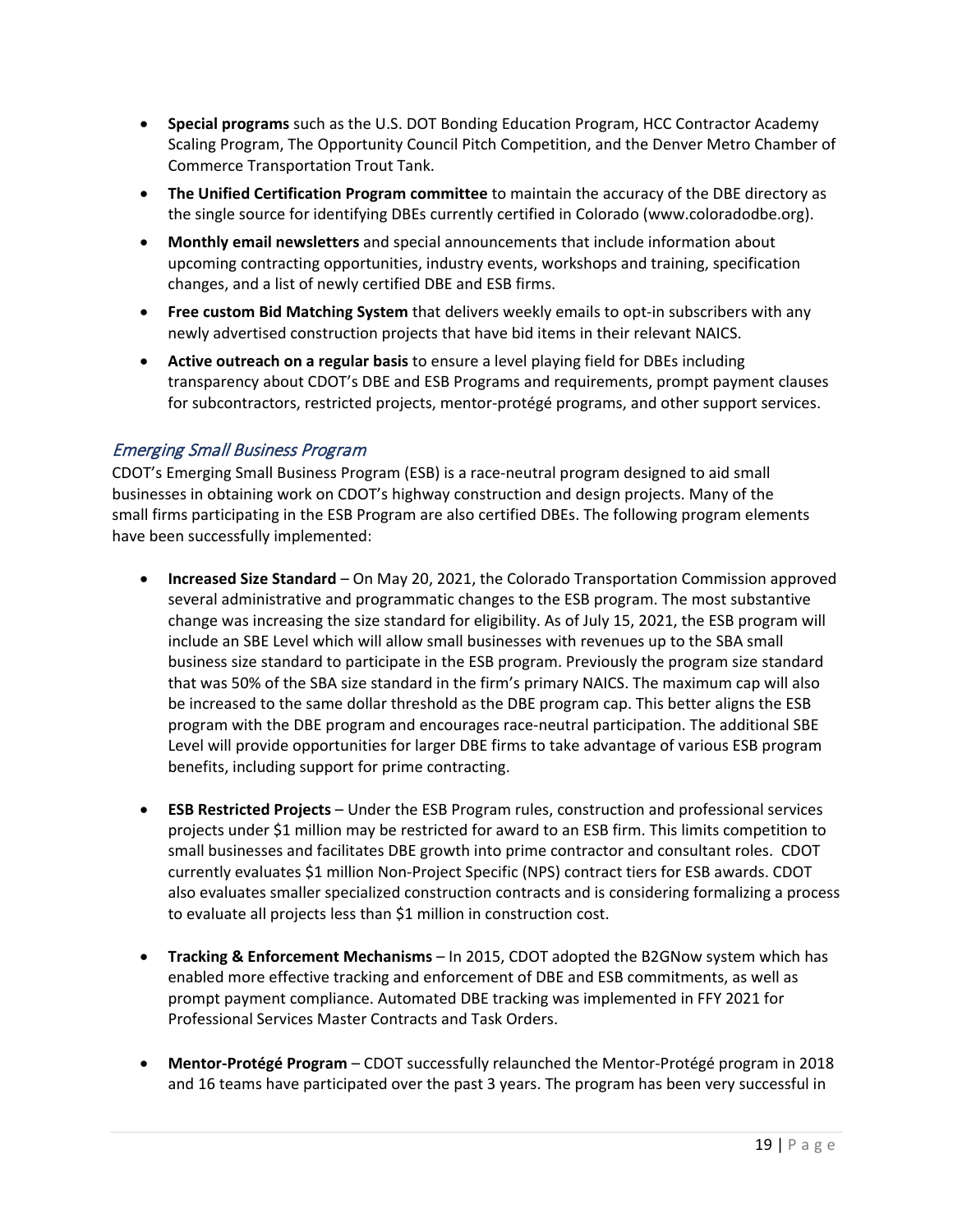helping to grow small and disadvantaged businesses by increasing capacity, capabilities, and contracts with CDOT.

• **Bond Guarantee Program** – CDOT launched a pilot program in 2019 to help small businesses obtain bonding or increase bonding limits to bid as a prime contractor on CDOT construction projects. CDOT is working with Lockton Companies, LLC to assist with qualifying small businesses and connecting with sureties using a CDOT partial guarantee.

## <span id="page-19-0"></span>Emerging Small Business Program Enhancements

CDOT is currently in the process of updating the ESB program to provide additional benefits to small businesses and increase race-neutral participation. A primary focus of these enhancements is to create more balance between race-conscious and race-neutral means of achieving overall DBE participation on CDOT federal-assisted contracts. Specifically, several program elements are being proposed to address the lack of DBE prime contractor participation over the past three fiscal years.

#### <span id="page-19-1"></span>DBE Supportive Services: Connect2DOT

CDOT uses DBE supportive service funds for the Connect2DOT Program which is a cooperative agreement with the Colorado Small Business Development Center (SBDC) Network. The program offers technical assistance to DBEs in accordance with *23 CFR 230.204*. There are 12 SBDCs that offer program services across the state and approximately 220 business consultants available throughout the network. A complete description of the program can be found at *www.connect2dot.org*.

The program and partnership with the SBDC Network have been extremely successful over the past 9 years. Last fiscal year, the Connect2DOT program:

- Provided one-on-one consulting to 669 small businesses in the construction industry.
- Assisted 40 firms with obtaining DBE certification and 15 firms with ESB certification.
- Enabled small business to access to \$2.3 million in financing.
- Helped clients Increase sales by \$20.27 million and create 72 new jobs.

Below is a list of some of the services provided to small businesses through the Connect2DOT program. Due to the pandemic, most of these were quickly converted from in-person to virtual programs.

- **LEADING EDGE<sup>TM</sup> for Transportation** One of the premier offerings provided through Connect2DOT is the LEADING EDGE<sup>TM</sup> for Transportation program. The program is an intensive 9-week business planning course combined with individual consulting designed to develop leadership skills, facilitate key introductions with the business community, generate strategies for growth, and help DBEs perform successfully on CDOT projects. The course covers topics such as finance, marketing, business management, government contracting, bidding, workforce development, and more.
- **One-on-One Technical and Resource Assistance** There are more than 220 business consultants in the SBDC Network and another 15 virtual Connect2DOT consultants that provide personalized consulting on topics such as business planning, accounting, HR, marketing, project take-offs, bidding/estimating, project management, bonding, equipment leasing, financial capacity, certifications, CDOT systems, and more. Small businesses have free, confidential, and unlimited access to the expertise of these consultants statewide.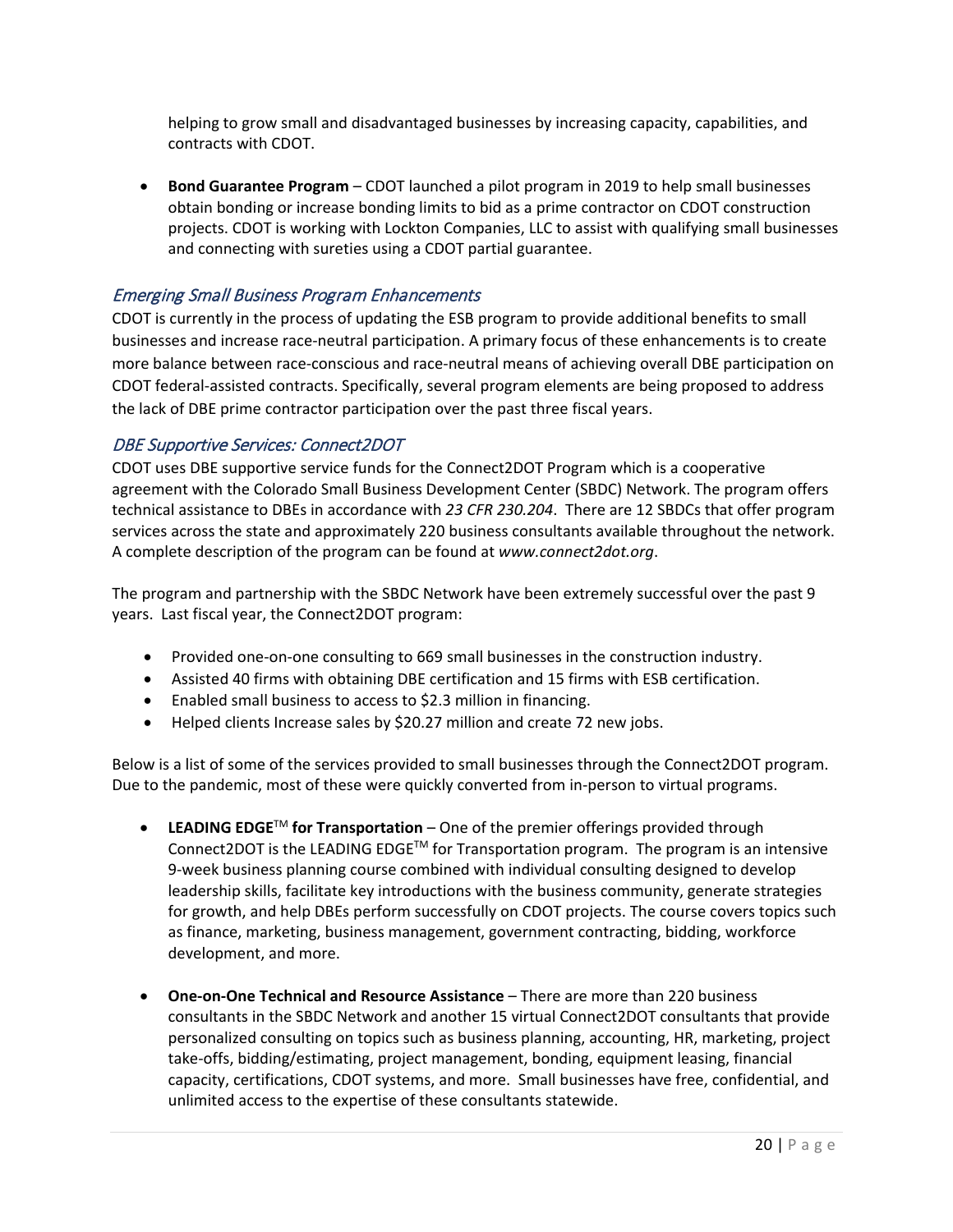- **Workshops and Education** Connect2DOT hosts an average of 45 training classes each year virtually and at locations across the state. These workshops are free or low cost and provide instruction on a variety of technical topics geared toward construction or professional services contractors. In FFY 2021, CDOT grouped 55 classes into 11 Training Series and offered them live online and on-demand. The SBDC Network also hosts approximately 30 training classes every month on general business topics that are low cost and accessible to DBE and ESB firms.
- **Industry Events** Typically, Connect2DOT has participated in more than 35 industry events each year targeted to small businesses. The 2020 pandemic scaled back the number of events available to attend and shifted most to a virtual format. Connect2DOT intends to continue participating in industry events, whether virtual or in-person. These outreach efforts help recruit new firms to fulfill project demands, as well as developing the skills of existing DBE firms.
- **Industry Partnerships** Conenct2DOT partners with industry organizations such as local and minority chambers, contracting associations, surety and insurance agents, small business lenders, workforce development centers, and support programs such as the USDOT West Central Small Business Transportation Resource Center (SBTRC), Procurement Technical Assistance Center (PTAC), and Colorado Minority Business Office (MBO). These partnerships ensure comprehensive support to help DBEs increase competitiveness, build capacity, and perform successfully as prime and subcontractors on CDOT projects.